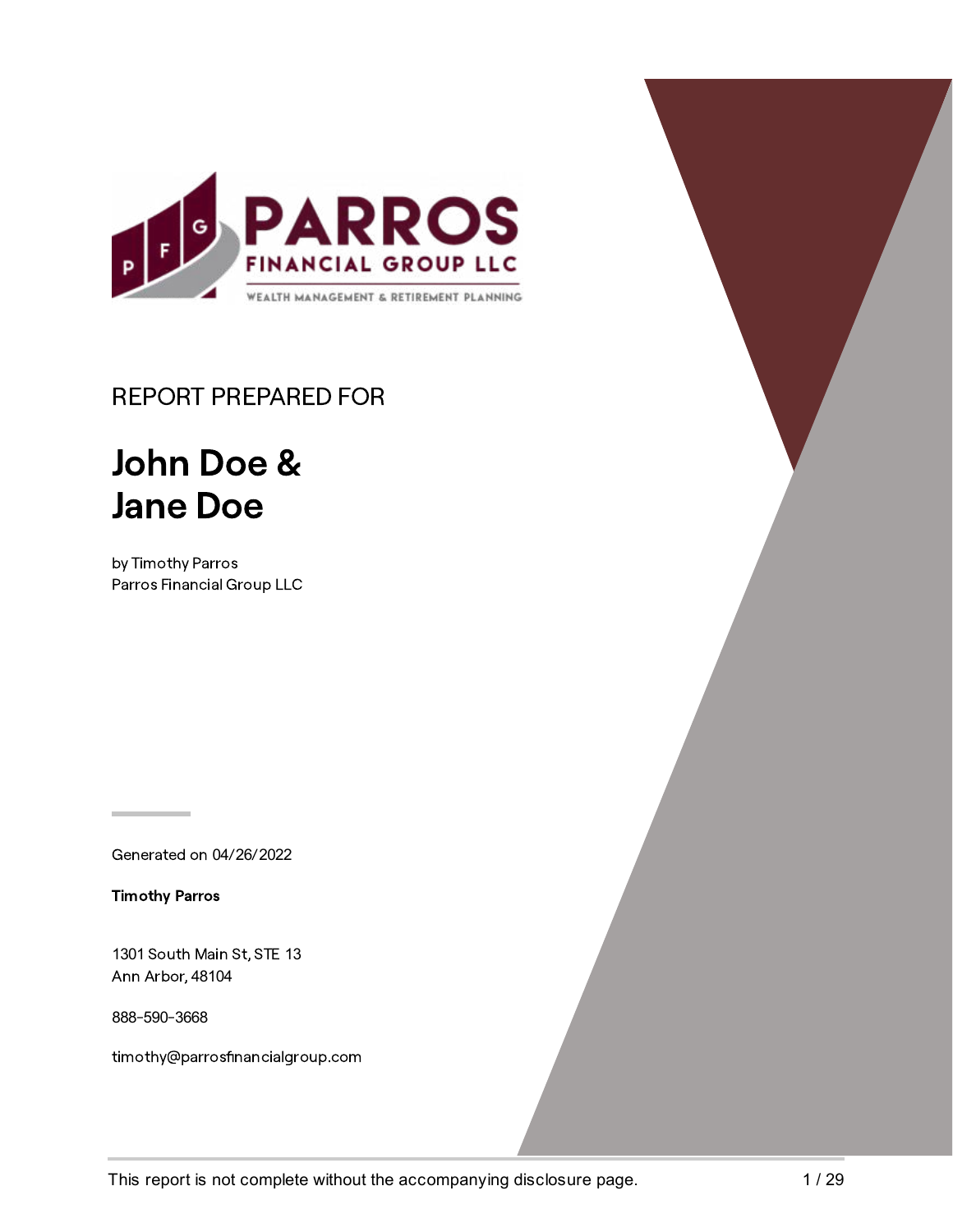# **Important Information**

This report is intended to provide you with an analysis of your financial plan. It is based on the data and assumptions provided by you and your financial professional including but not limited to asset expected returns, volatility, and inflation assumptions. Detailed information regarding assumptions can be found on the disclosure page of this report.

The report shows comparisons of your current plan and a proposed plan. The proposed plan is a recommendation formulated by your financial professional. The report also shows comparisons of your current asset allocation and a proposed asset allocation. The proposed asset allocation is the recommendation formulated by your financial professional.

The report shows the Probability of Success of your plan using a Monte Carlo simulation calculated by running the projection 1,000 separate times. Some sequences of returns used in the Monte Carlo simulation will give you better results, and some will give you worse results. These multiple trials provide a range of possible results. RightCapital considers a trial to be "successful" if, at the end of your planning horizon, your invested assets are greater than zero. The percentage of trials that were successful is the Probability of Success of your plan, with all its underlying assumptions. Detailed disclosure regarding the calculations can be found on the disclosure page of this report.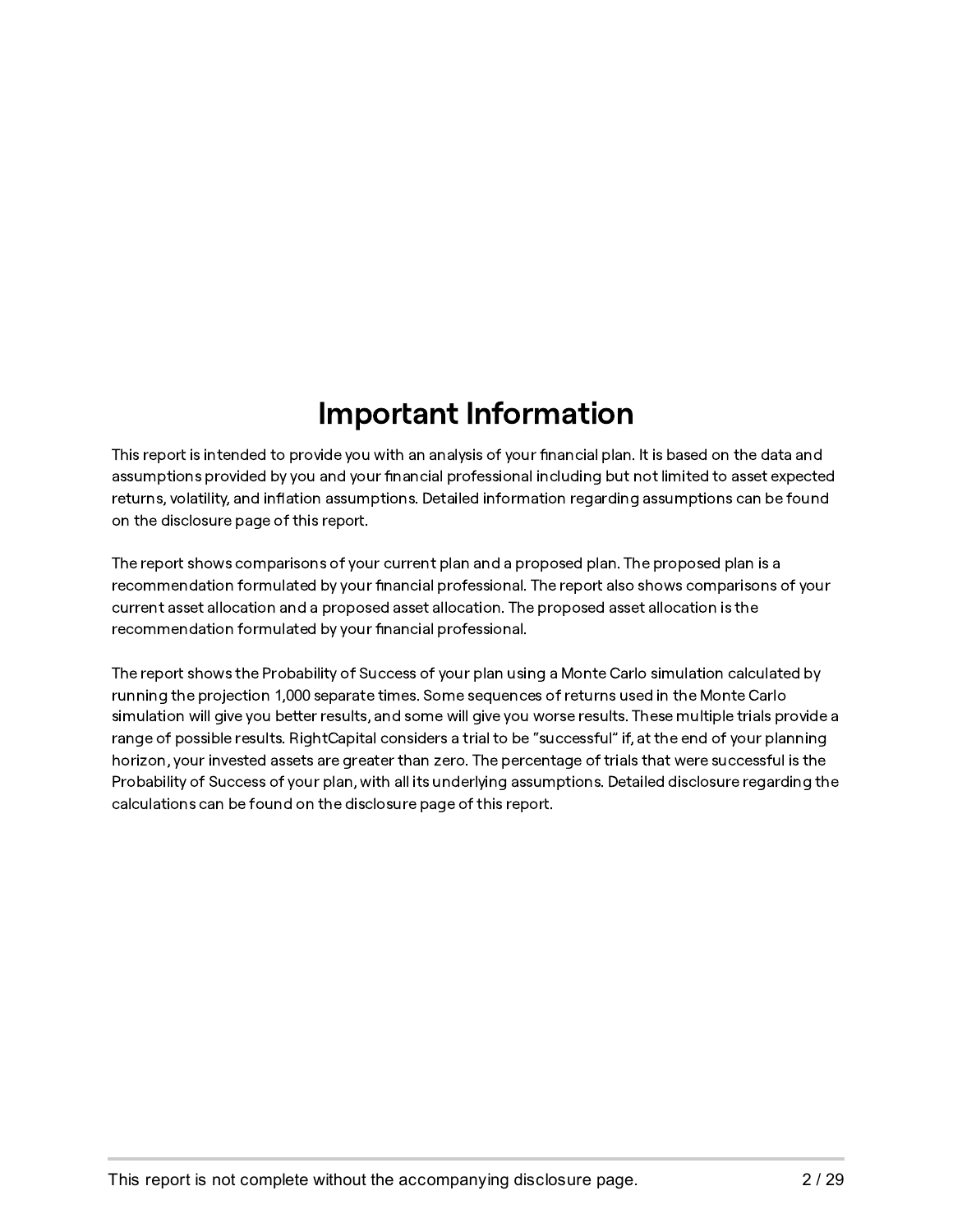## Balance Sheet

Just like any well-run business, your personal balance sheet should always be in check. Your net worth is the difference between your assets and your liabilities. Assets are everything you own such as your home and investments, and liabilities are everything you owe such as the balance on your mortgage and other debt.



#### Your net worth is \$2,650,000 <sup>as of 4/26/22</sup>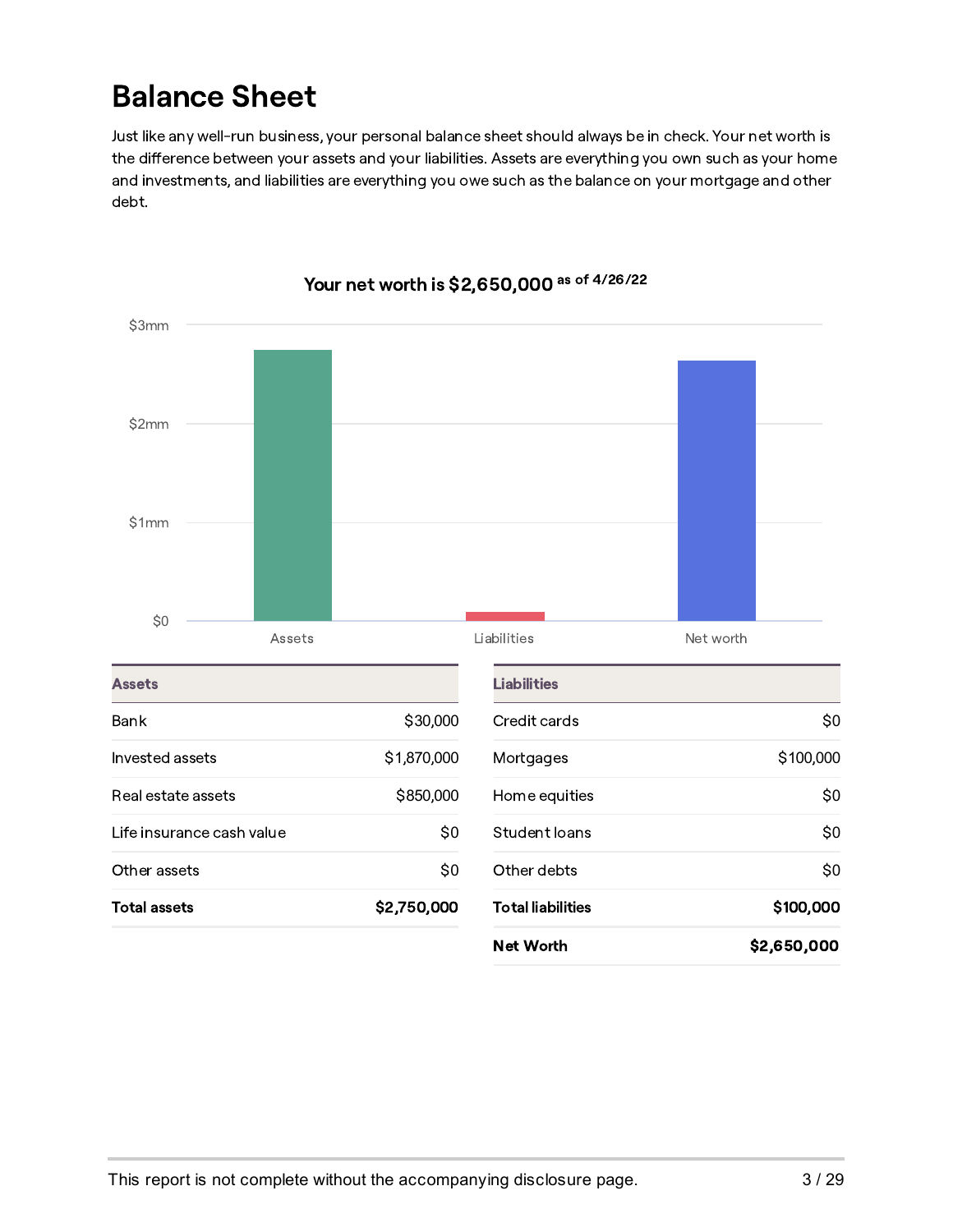## Balance Sheet Details

| Description                     | John      | Jane      | Joint       | Total       |
|---------------------------------|-----------|-----------|-------------|-------------|
| <b>Assets</b>                   |           |           |             |             |
| Cash                            |           |           |             |             |
| Checking                        |           |           | \$30,000    | \$30,000    |
| <b>Total Cash</b>               | \$0       | \$0       | \$30,000    | \$30,000    |
| <b>Invested Assets</b>          |           |           |             |             |
| Non-qualified                   |           |           |             |             |
| Joint                           |           |           | \$130,000   | \$130,000   |
| Qualified                       |           |           |             |             |
| 401(k)                          | \$800,000 |           |             | \$800,000   |
| 401(k)                          |           | \$500,000 |             | \$500,000   |
| Roth IRA                        | \$180,000 |           |             | \$180,000   |
| Roth IRA                        |           | \$260,000 |             | \$260,000   |
| <b>Total Invested Assets</b>    | \$980,000 | \$760,000 | \$130,000   | \$1,870,000 |
| <b>Real Estate Assets</b>       |           |           |             |             |
| Primary Home                    |           |           | \$850,000   | \$850,000   |
| <b>Total Real Estate Assets</b> | \$0       | \$0       | \$850,000   | \$850,000   |
| <b>Total Assets</b>             | \$980,000 | \$760,000 | \$1,010,000 | \$2,750,000 |
| <b>Liabilities</b>              |           |           |             |             |
| Joint Loan                      |           |           | \$100,000   | \$100,000   |
| <b>Total Liabilities</b>        | \$0       | \$0       | \$100,000   | \$100,000   |
|                                 |           |           |             |             |
| <b>Net Worth</b>                |           |           |             |             |
| <b>Total Net Worth</b>          | \$980,000 | \$760,000 | \$910,000   | \$2,650,000 |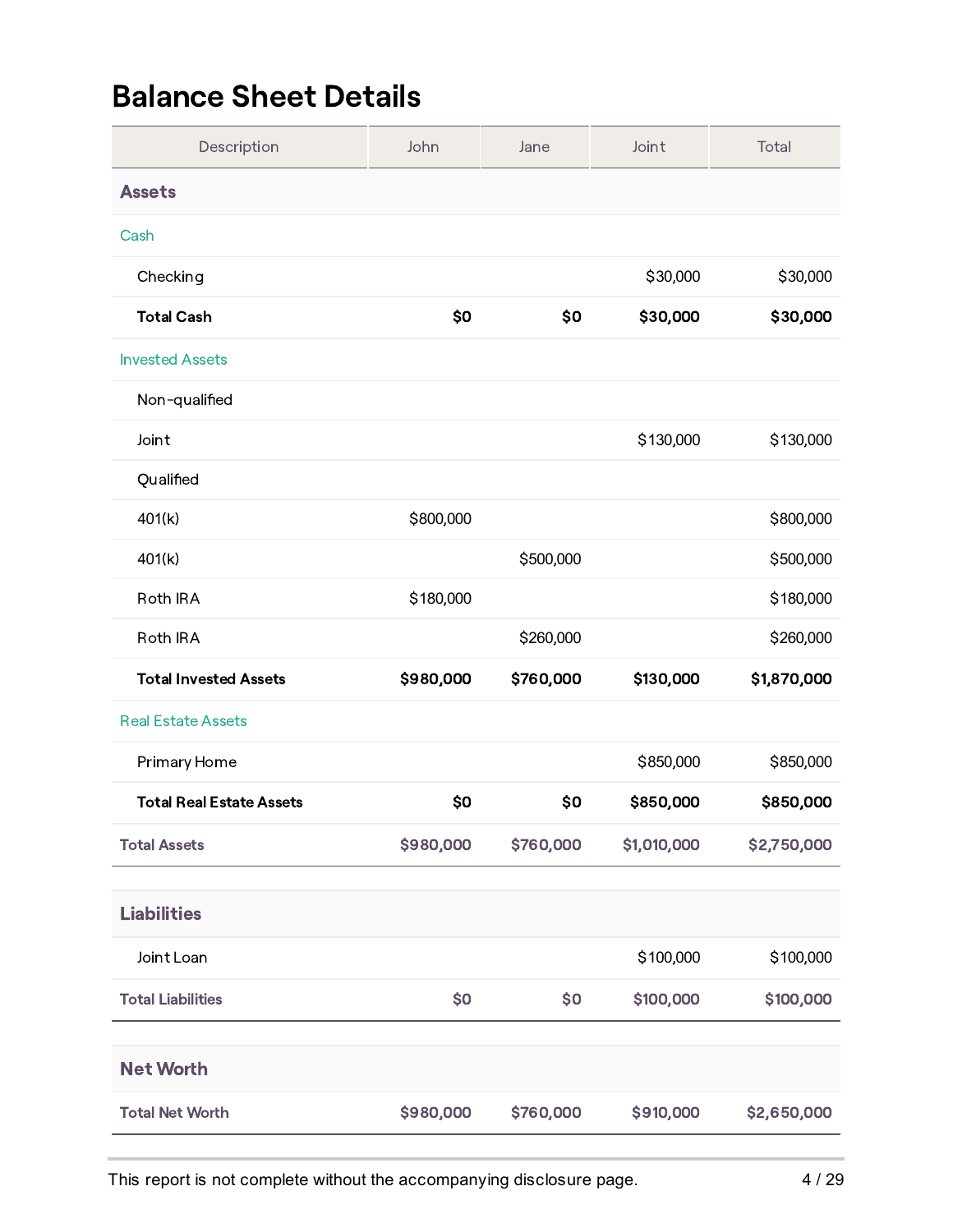# Retirement Analysis

Use of a detailed retirement analysis tool is important to help determine whether you are on track for a successful retirement. Monte Carlo simulations, stress tests, and viewing specific scenarios can help you evaluate your retirement plans and see the impact of potential changes.



This section of the report displays the results of Monte Carlo simulations run on the current and proposed plans. The results are derived from 1000 simulations and the specified retirement cash flows. The chart of probability of success represents the overall likelihood of success in both the current and proposed plan.

IMPORTANT: The projections or other information generated by RightCapital regarding the likelihood of various investment outcomes are hypothetical in nature, do not reflect actual investment results and are not guarantees of future results. Results are based on return and volatility assumptions from a number of market indices shown in disclosure sections 5, 6 and 8.4. Fees and expenses are not included, and thus, are excluded, including, but not limited to, fund fees, account fees, product fees and advisor fees. Inclusion of those fees results in lower returns, which would affect the probability of achieving any particular outcome. Results may vary with each use and over time. The analysis must be reviewed in conjunction with assumptions, limitations and methodologies in the disclosure section. This report is not complete without the accompanying disclosure page.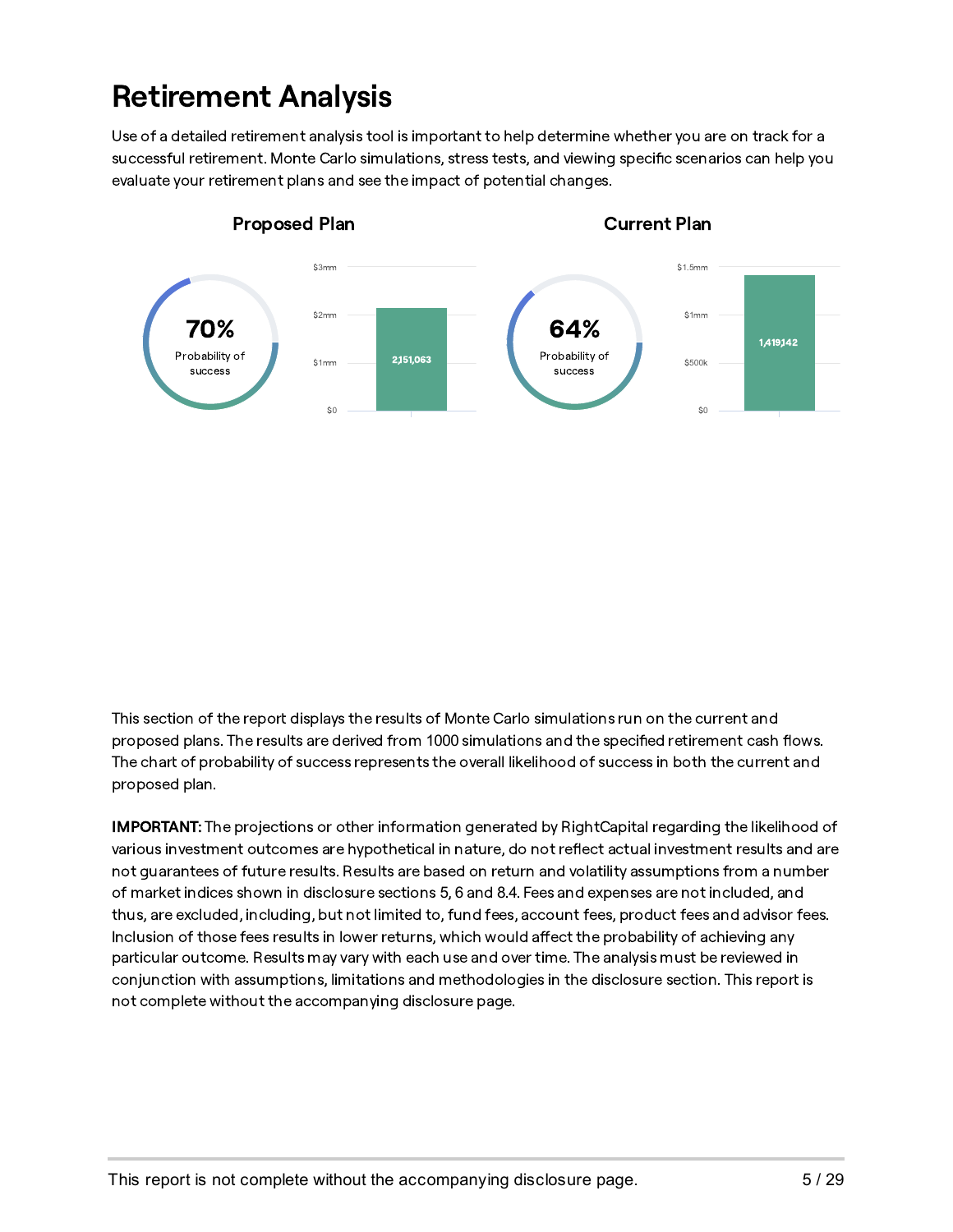# Retirement Analysis Action Items

|                                   | <b>Proposed</b>    | <b>Current</b>     |
|-----------------------------------|--------------------|--------------------|
| <b>Financial goals</b>            |                    |                    |
| John's retirement age             | 65                 | 65                 |
| Jane's retirement age             | 65                 | 65                 |
| <b>Retirement Monthly Expense</b> | \$8,500            | \$9,000            |
| <b>Strategies</b>                 |                    |                    |
| Asset allocation                  | Current allocation | Current allocation |
| Social Security                   | Current strategy   | Current strategy   |
| John Doe                          | Age 65             | Age 65             |
| Jane Doe                          | Age 65             | Age 65             |
| Debt strategy                     | Current payments   | Current payments   |
| Distribution strategy             | Current strategy   | Current strategy   |
| <b>Education strategy</b>         | Current strategy   | Current strategy   |
| Retirement Spending               | Inflation Adjusted | Inflation Adjusted |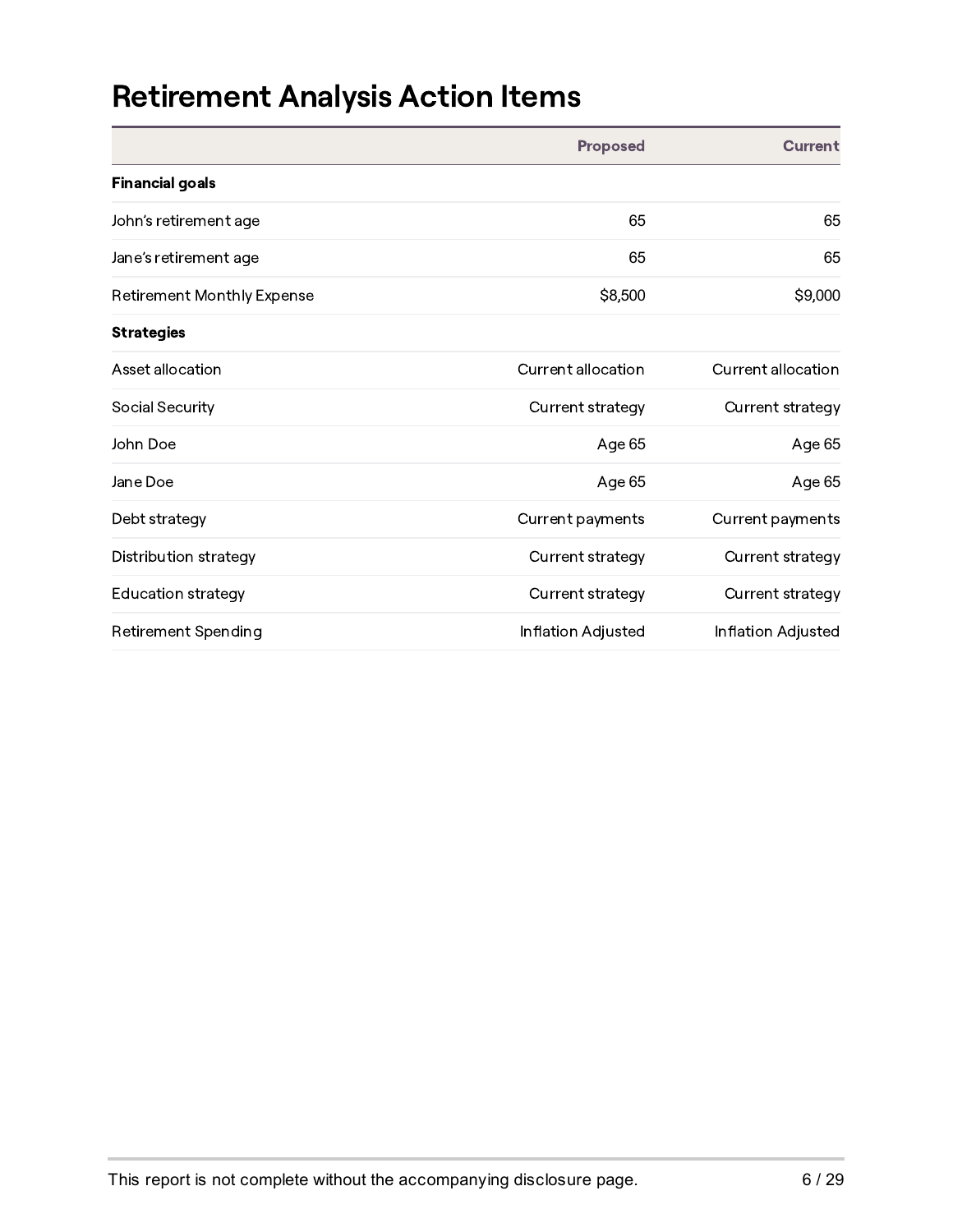

## Retirement Analysis Details - Proposed plan

Asset simulation results

This section of the report displays the results of Monte Carlo simulations run on the current and proposed plans. The results are derived from 1000 simulations and the specified retirement cash flows. The chart of probability of success represents the overall likelihood of success in both the current and proposed plan.

IMPORTANT: The projections or other information generated by RightCapital regarding the likelihood of various investment outcomes are hypothetical in nature, do not reflect actual investment results and are not guarantees of future results. Results are based on return and volatility assumptions from a number of market indices shown in disclosure sections 5, 6 and 8.4. Fees and expenses are not included, and thus, are excluded, including, but not limited to, fund fees, account fees, product fees and advisor fees. Inclusion of those fees results in lower returns, which would affect the probability of achieving any particular outcome. Results may vary with each use and over time. The analysis must be reviewed in conjunction with assumptions, limitations and methodologies in the disclosure section. This report is not complete without the accompanying disclosure page.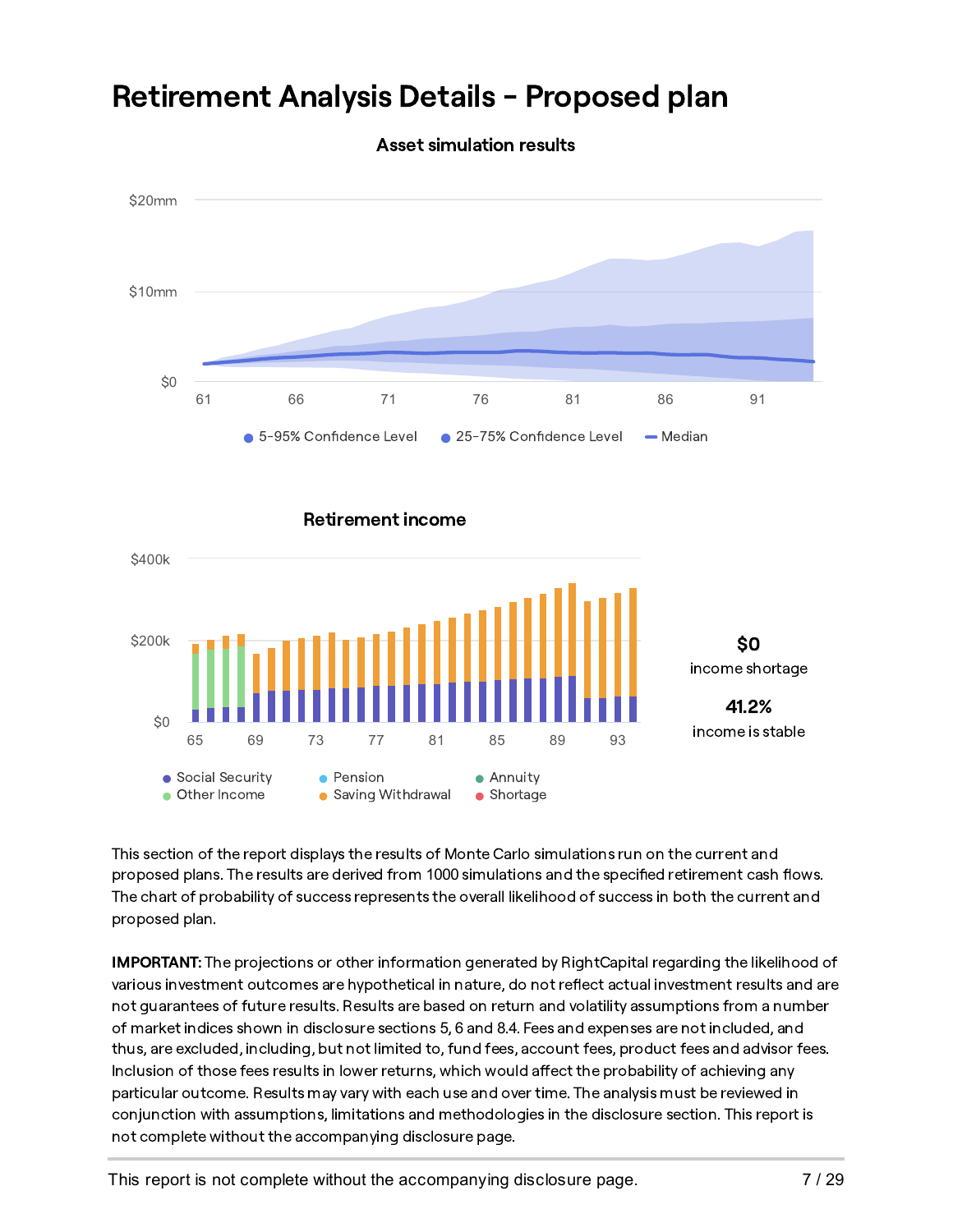## Cash Flows - Proposed Plan

#### **Summary**

|      |            | Cash Inflows             |                         | <b>Cash Outflows</b>    |                         |                 |        |                |                   |                   |                             |              |
|------|------------|--------------------------|-------------------------|-------------------------|-------------------------|-----------------|--------|----------------|-------------------|-------------------|-----------------------------|--------------|
| Year | Age        | Income<br><b>Inflows</b> | Planned<br>Distribution | Other<br><b>Inflows</b> | Total<br><b>Inflows</b> | <b>Expenses</b> | Goals  | Tax<br>Payment | Planned<br>Saving | Total<br>Outflows | Spend Unsaved<br>Cash Flows | Net<br>Flows |
| 2022 | 62/58      | 375,000                  | 0                       | 0                       | 375,000                 | 35,087          | 0      | 96,724         | 54,000            | 185,811           | 189,189                     | 0            |
| 2023 | 63/59      | 386,250                  | 0                       | 0                       | 386,250                 | 35,087          | 0      | 99,891         | 55,000            | 189,978           | 196,272                     | 0            |
| 2024 | 64/60      | 397,838                  | 0                       | 0                       | 397,838                 | 34,908          | 0      | 102,881        | 57,000            | 194,789           | 203,049                     | 0            |
| 2025 | 65/61      | 170,725                  | 0                       | 0                       | 170,725                 | 118,250         | 13,113 | 30,182         | 29,000            | 190,545           | 0                           | (19, 820)    |
| 2026 | 66/62      | 178,670                  | 0                       | 0                       | 178,670                 | 121,933         | 13,506 | 37,751         | 30,000            | 203,191           | 0                           | (24.520)     |
| 2027 | 67/63      | 183,650                  | 0                       | 0                       | 183,650                 | 125,734         | 13,911 | 41,244         | 30,500            | 211,390           | 0                           | (27, 739)    |
| 2028 | 68/64      | 188,772                  | 0                       | 0                       | 188,772                 | 129,656         | 14,329 | 42,072         | 31,500            | 217,556           | 0                           | (28, 784)    |
| 2029 | 69/65      | 74,284                   | 0                       | 0                       | 74,284                  | 141,958         | 14,758 | 11,972         | 0                 | 168,688           | 0                           | (94, 404)    |
| 2030 | 70/66      | 78,920                   | 0                       | 0                       | 78,920                  | 146,547         | 15,201 | 22,416         | 0                 | 184,164           | 0                           | (105, 244)   |
| 2031 | 71/67      | 80,499                   | 0                       | 0                       | 80,499                  | 151,290         | 15,657 | 32,154         | 0                 | 199,101           | 0                           | (118,602)    |
| 2032 | 72/68      | 82,109                   | 54,553                  | 0                       | 136,662                 | 156,193         | 16,127 | 33,498         | 0                 | 205,818           | 0                           | (69, 156)    |
| 2033 | 73/69      | 83,751                   | 56,276                  | 0                       | 140,027                 | 161,261         | 16,611 | 34,900         | 0                 | 212,772           | 0                           | (72, 745)    |
| 2034 | 74/70      | 85,427                   | 58,219                  | 0                       | 143,646                 | 166,500         | 17,109 | 36,356         | 0                 | 219,966           | 0                           | (76, 320)    |
| 2035 | 75/71      | 87,135                   | 59,928                  | 0                       | 147,064                 | 171,917         | 0      | 30,579         | 0                 | 202,496           | 0                           | (55, 432)    |
| 2036 | 76/72      | 88,878                   | 109,884                 | 0                       | 198,763                 | 177,517         | 0      | 31,934         | 0                 | 209,451           | 0                           | (10,689)     |
| 2037 | 77/73      | 90,655                   | 115,546                 | 0                       | 206,200                 | 183,307         | 0      | 33,347         | 0                 | 216,654           | 0                           | (10, 454)    |
| 2038 | 78/74      | 92,468                   | 122,017                 | 0                       | 214,485                 | 189,294         | 0      | 34,808         | 0                 | 224,102           | 0                           | (9,617)      |
| 2039 | 79/75      | 94,319                   | 128,661                 | 0                       | 222,980                 | 195,485         | 0      | 36,339         | 0                 | 231,824           | 0                           | (8,844)      |
| 2040 | 80/76      | 96,205                   | 135,701                 | 0                       | 231,906                 | 201,887         | 0      | 37,927         | 0                 | 239,815           | 0                           | (7,909)      |
| 2041 | 81/77      | 98,128                   | 142,472                 | 0                       | 240,600                 | 208,509         | 0      | 39,581         | 0                 | 248,090           | 0                           | (7,490)      |
| 2042 | 82/78      | 100,091                  | 150,318                 | 0                       | 250,409                 | 215,357         | 0      | 41,304         | 0                 | 256,661           | 0                           | (6,252)      |
| 2043 | 83/79      | 102,093                  | 158,140                 | 0                       | 260,233                 | 222,441         | 0      | 43,097         | 0                 | 265,538           | 0                           | (5,305)      |
| 2044 | 84/80      | 104,135                  | 166,939                 | 0                       | 271.074                 | 229,768         | 0      | 44,963         | 0                 | 274,731           | 0                           | (3,657)      |
| 2045 | 85/81      | 106,217                  | 175,281                 | 0                       | 281,498                 | 237,347         | 0      | 46,906         | $\Omega$          | 284,253           | 0                           | (2,755)      |
|      | 2046 86/82 | 108,342                  | 184,457                 | 0                       | 292,799                 | 245,188         | 0      | 48,928         | 0                 | 294,116           | 0                           | (1, 317)     |
|      | 2047 87/83 | 110,509                  | 193,655                 | 0                       | 304,164                 | 253,301         | 0      | 51,033         | 0                 | 304,334           | 0                           | (170)        |
|      | 2048 88/84 | 112,719                  | 202,992                 | 0                       | 315,712                 | 261,695         | 0      | 53,456         | 0                 | 315,151           | 561                         | 0            |
|      | 2049 89/85 | 114,973                  | 212,985                 | 0                       | 327,958                 | 270,380         | 0      | 56,112         | 0                 | 326,491           | 1,466                       | 0            |
|      | 2050 90/86 | 117,272                  | 222,317                 | 0                       | 339,590                 | 279,367         | 0      | 58,565         | 0                 | 337,932           | 1,657                       | 0            |
|      | 2051 91/87 | 62,313                   | 206,213                 | 0                       | 268,526                 | 229,514         | 0      | 67,470         | 0                 | 296,983           | 0                           | (28, 457)    |
|      | 2052 92/88 | 63,560                   | 212,628                 | 0                       | 276,188                 | 236,882         | 0      | 69,979         | 0                 | 306,861           | 0                           | (30, 674)    |
|      | 2053 93/89 | 64,830                   | 220,500                 | 0                       | 285,331                 | 244,496         | 0      | 72,555         | 0                 | 317,050           | 0                           | (31, 719)    |
|      | 2054 94/90 | 66,127                   | 226,468                 | 0                       | 292,595                 | 252,363         | 0      | 75,271         | 0                 | 327,634           | 0                           | (35,038)     |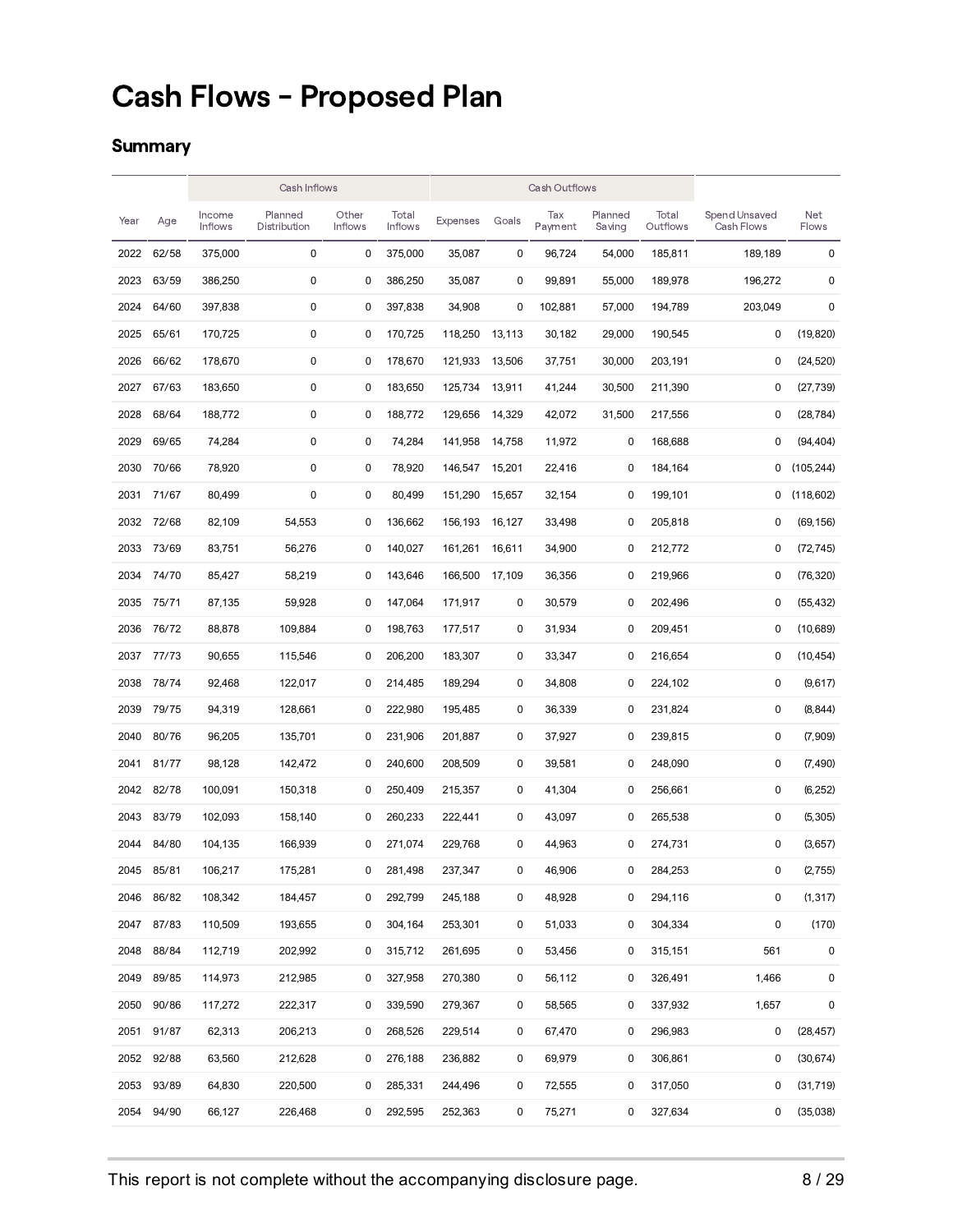## Summary / Income Inflows

| Year | Age   | Salary    | Social Security | Total Income Inflows |
|------|-------|-----------|-----------------|----------------------|
| 2022 | 62/58 | 375,000   | $\pmb{0}$       | 375,000              |
| 2023 | 63/59 | 386,250   | $\pmb{0}$       | 386,250              |
| 2024 | 64/60 | 397,838   | $\pmb{0}$       | 397,838              |
| 2025 | 65/61 | 136,591   | 34,134          | 170,725              |
| 2026 | 66/62 | 140,689   | 37,982          | 178,670              |
| 2027 | 67/63 | 144,909   | 38,741          | 183,650              |
| 2028 | 68/64 | 149,257   | 39,516          | 188,772              |
| 2029 | 69/65 | $\pmb{0}$ | 74,284          | 74,284               |
| 2030 | 70/66 | 0         | 78,920          | 78,920               |
| 2031 | 71/67 | 0         | 80,499          | 80,499               |
| 2032 | 72/68 | 0         | 82,109          | 82,109               |
| 2033 | 73/69 | $\pmb{0}$ | 83,751          | 83,751               |
| 2034 | 74/70 | 0         | 85,427          | 85,427               |
| 2035 | 75/71 | 0         | 87,135          | 87,135               |
| 2036 | 76/72 | 0         | 88,878          | 88,878               |
| 2037 | 77/73 | 0         | 90,655          | 90,655               |
| 2038 | 78/74 | 0         | 92,468          | 92,468               |
| 2039 | 79/75 | 0         | 94,319          | 94,319               |
| 2040 | 80/76 | $\pmb{0}$ | 96,205          | 96,205               |
| 2041 | 81/77 | $\pmb{0}$ | 98,128          | 98,128               |
| 2042 | 82/78 | $\pmb{0}$ | 100,091         | 100,091              |
| 2043 | 83/79 | 0         | 102,093         | 102,093              |
| 2044 | 84/80 | 0         | 104,135         | 104,135              |
| 2045 | 85/81 | 0         | 106,217         | 106,217              |
| 2046 | 86/82 | 0         | 108,342         | 108,342              |
| 2047 | 87/83 | 0         | 110,509         | 110,509              |
| 2048 | 88/84 | 0         | 112,719         | 112,719              |
| 2049 | 89/85 | $\pmb{0}$ | 114,973         | 114,973              |
| 2050 | 90/86 | $\pmb{0}$ | 117,272         | 117,272              |
| 2051 | 91/87 | 0         | 62,313          | 62,313               |
| 2052 | 92/88 | $\pmb{0}$ | 63,560          | 63,560               |
| 2053 | 93/89 | $\pmb{0}$ | 64,830          | 64,830               |
| 2054 | 94/90 | 0         | 66,127          | 66,127               |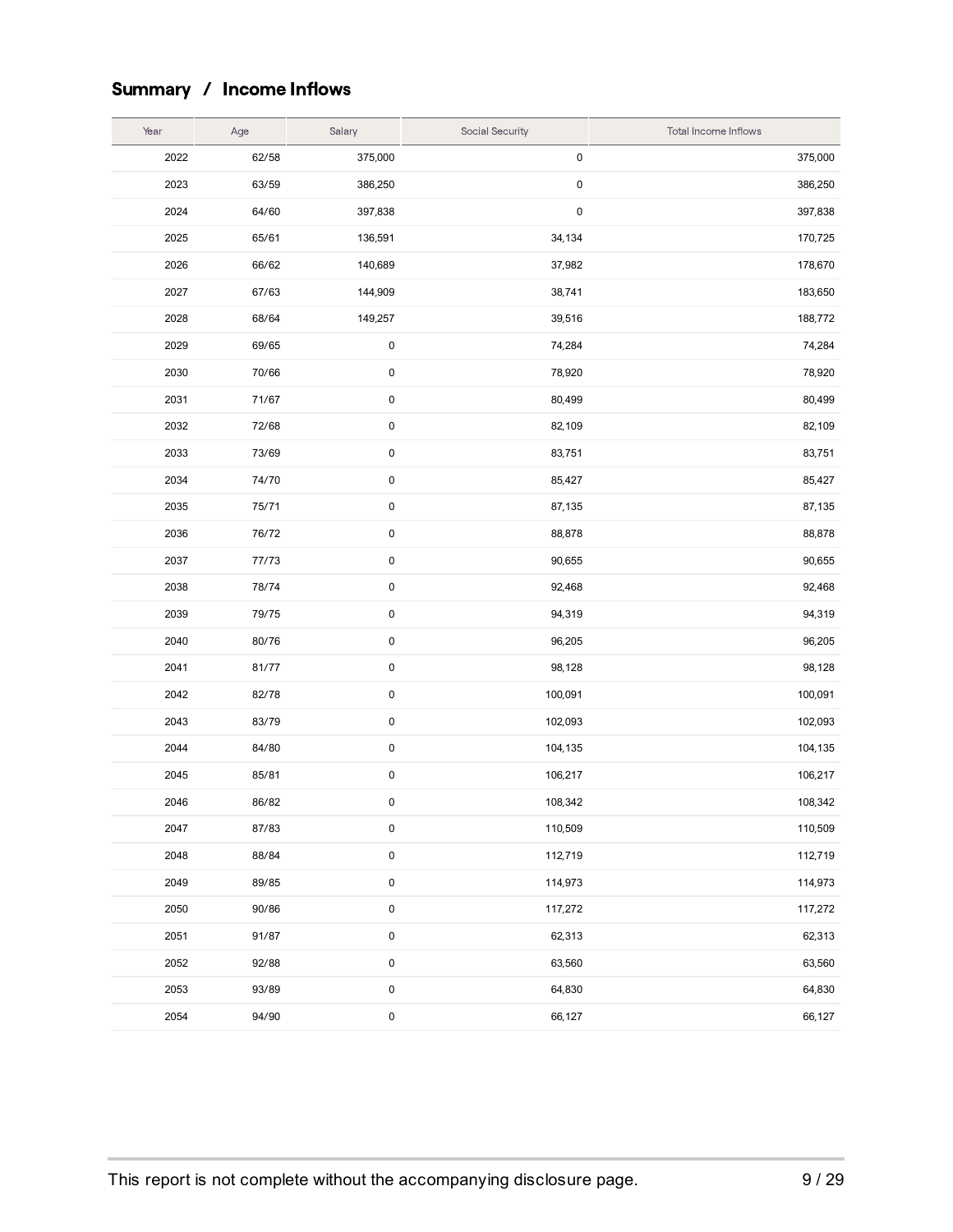### Summary / Planned Distribution

| Year | Age   | 401(k)    | <b>Total Planned Distribution</b> |
|------|-------|-----------|-----------------------------------|
| 2022 | 62/58 | 0         | $\pmb{0}$                         |
| 2023 | 63/59 | $\pmb{0}$ | $\pmb{0}$                         |
| 2024 | 64/60 | $\pmb{0}$ | $\pmb{0}$                         |
| 2025 | 65/61 | $\pmb{0}$ | $\pmb{0}$                         |
| 2026 | 66/62 | $\pmb{0}$ | $\pmb{0}$                         |
| 2027 | 67/63 | $\pmb{0}$ | $\pmb{0}$                         |
| 2028 | 68/64 | $\pmb{0}$ | $\pmb{0}$                         |
| 2029 | 69/65 | $\pmb{0}$ | $\pmb{0}$                         |
| 2030 | 70/66 | $\pmb{0}$ | $\pmb{0}$                         |
| 2031 | 71/67 | $\pmb{0}$ | $\pmb{0}$                         |
| 2032 | 72/68 | 54,553    | 54,553                            |
| 2033 | 73/69 | 56,276    | 56,276                            |
| 2034 | 74/70 | 58,219    | 58,219                            |
| 2035 | 75/71 | 59,928    | 59,928                            |
| 2036 | 76/72 | 109,884   | 109,884                           |
| 2037 | 77/73 | 115,546   | 115,546                           |
| 2038 | 78/74 | 122,017   | 122,017                           |
| 2039 | 79/75 | 128,661   | 128,661                           |
| 2040 | 80/76 | 135,701   | 135,701                           |
| 2041 | 81/77 | 142,472   | 142,472                           |
| 2042 | 82/78 | 150,318   | 150,318                           |
| 2043 | 83/79 | 158,140   | 158,140                           |
| 2044 | 84/80 | 166,938   | 166,938                           |
| 2045 | 85/81 | 175,281   | 175,281                           |
| 2046 | 86/82 | 184,457   | 184,457                           |
| 2047 | 87/83 | 193,654   | 193,654                           |
| 2048 | 88/84 | 202,993   | 202,993                           |
| 2049 | 89/85 | 212,984   | 212,984                           |
| 2050 | 90/86 | 222,317   | 222,317                           |
| 2051 | 91/87 | 206,213   | 206,213                           |
| 2052 | 92/88 | 212,628   | 212,628                           |
| 2053 | 93/89 | 220,500   | 220,500                           |
| 2054 | 94/90 | 226,468   | 226,468                           |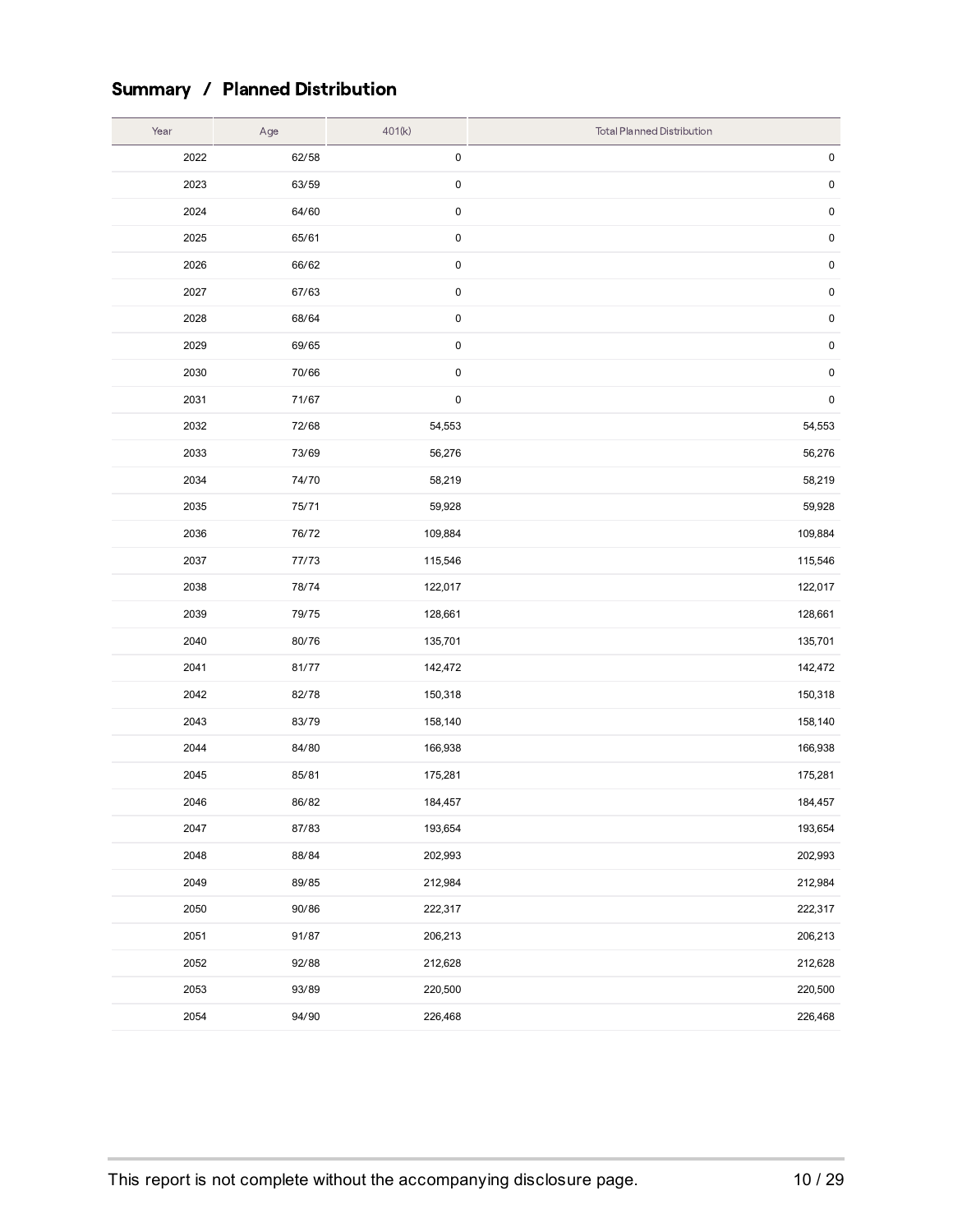## Summary / Expenses

| Year | Age   | Living Expense | Housing             | <b>Health Care</b>  | <b>Total Expense</b> |
|------|-------|----------------|---------------------|---------------------|----------------------|
| 2022 | 62/58 | $\pmb{0}$      | 35,087              | $\mathsf{O}\xspace$ | 35,087               |
| 2023 | 63/59 | $\pmb{0}$      | 35,087              | $\pmb{0}$           | 35,087               |
| 2024 | 64/60 | $\pmb{0}$      | 34,908              | $\pmb{0}$           | 34,908               |
| 2025 | 65/61 | 111,458        | 0                   | 6,792               | 118,250              |
| 2026 | 66/62 | 114,802        | $\pmb{0}$           | 7,131               | 121,933              |
| 2027 | 67/63 | 118,246        | 0                   | 7,488               | 125,734              |
| 2028 | 68/64 | 121,793        | 0                   | 7,862               | 129,656              |
| 2029 | 69/65 | 125,447        | 0                   | 16,511              | 141,958              |
| 2030 | 70/66 | 129,211        | 0                   | 17,336              | 146,547              |
| 2031 | 71/67 | 133,087        | $\pmb{0}$           | 18,203              | 151,290              |
| 2032 | 72/68 | 137,079        | 0                   | 19,113              | 156,193              |
| 2033 | 73/69 | 141,192        | $\pmb{0}$           | 20,069              | 161,261              |
| 2034 | 74/70 | 145,428        | 0                   | 21,073              | 166,500              |
| 2035 | 75/71 | 149,790        | $\pmb{0}$           | 22,126              | 171,917              |
| 2036 | 76/72 | 154,284        | 0                   | 23,233              | 177,517              |
| 2037 | 77/73 | 158,913        | 0                   | 24,394              | 183,307              |
| 2038 | 78/74 | 163,680        | 0                   | 25,614              | 189,294              |
| 2039 | 79/75 | 168,590        | 0                   | 26,895              | 195,485              |
| 2040 | 80/76 | 173,648        | $\pmb{0}$           | 28,239              | 201,887              |
| 2041 | 81/77 | 178,858        | $\pmb{0}$           | 29,651              | 208,509              |
| 2042 | 82/78 | 184,223        | $\pmb{0}$           | 31,134              | 215,357              |
| 2043 | 83/79 | 189,750        | 0                   | 32,690              | 222,441              |
| 2044 | 84/80 | 195,443        | 0                   | 34,325              | 229,768              |
| 2045 | 85/81 | 201,306        | $\pmb{0}$           | 36,041              | 237,347              |
| 2046 | 86/82 | 207,345        | 0                   | 37,843              | 245,188              |
| 2047 | 87/83 | 213,565        | 0                   | 39,735              | 253,301              |
| 2048 | 88/84 | 219,972        | $\pmb{0}$           | 41,722              | 261,695              |
| 2049 | 89/85 | 226,571        | $\pmb{0}$           | 43,808              | 270,380              |
| 2050 | 90/86 | 233,369        | $\pmb{0}$           | 45,999              | 279,367              |
| 2051 | 91/87 | 205,364        | $\mathsf{O}\xspace$ | 24,149              | 229,514              |
| 2052 | 92/88 | 211,525        | $\mathsf{O}\xspace$ | 25,357              | 236,882              |
| 2053 | 93/89 | 217,871        | $\pmb{0}$           | 26,625              | 244,496              |
| 2054 | 94/90 | 224,407        | $\pmb{0}$           | 27,956              | 252,363              |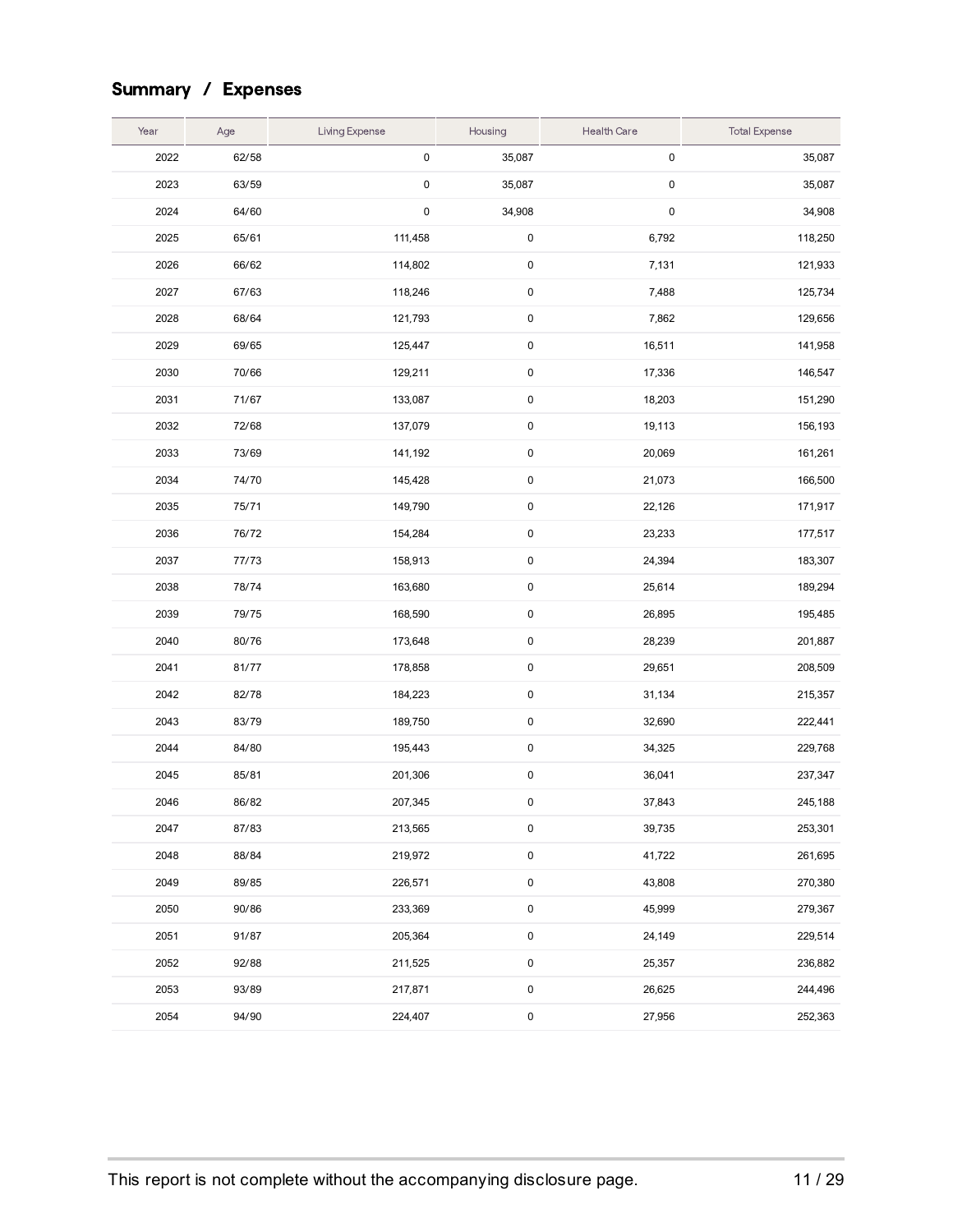## Summary / Goals

| Year | Age   | Vacation    | <b>Total Goals</b> |
|------|-------|-------------|--------------------|
| 2022 | 62/58 | $\pmb{0}$   | $\pmb{0}$          |
| 2023 | 63/59 | $\pmb{0}$   | $\pmb{0}$          |
| 2024 | 64/60 | $\pmb{0}$   | $\pmb{0}$          |
| 2025 | 65/61 | 13,113      | 13,113             |
| 2026 | 66/62 | 13,506      | 13,506             |
| 2027 | 67/63 | 13,911      | 13,911             |
| 2028 | 68/64 | 14,329      | 14,329             |
| 2029 | 69/65 | 14,758      | 14,758             |
| 2030 | 70/66 | 15,201      | 15,201             |
| 2031 | 71/67 | 15,657      | 15,657             |
| 2032 | 72/68 | 16,127      | 16,127             |
| 2033 | 73/69 | 16,611      | 16,611             |
| 2034 | 74/70 | 17,109      | 17,109             |
| 2035 | 75/71 | $\pmb{0}$   | $\pmb{0}$          |
| 2036 | 76/72 | $\pmb{0}$   | $\pmb{0}$          |
| 2037 | 77/73 | $\pmb{0}$   | $\pmb{0}$          |
| 2038 | 78/74 | $\pmb{0}$   | $\pmb{0}$          |
| 2039 | 79/75 | $\pmb{0}$   | $\pmb{0}$          |
| 2040 | 80/76 | $\pmb{0}$   | $\pmb{0}$          |
| 2041 | 81/77 | $\pmb{0}$   | $\pmb{0}$          |
| 2042 | 82/78 | $\pmb{0}$   | $\pmb{0}$          |
| 2043 | 83/79 | $\pmb{0}$   | $\pmb{0}$          |
| 2044 | 84/80 | $\pmb{0}$   | $\pmb{0}$          |
| 2045 | 85/81 | $\pmb{0}$   | $\pmb{0}$          |
| 2046 | 86/82 | $\pmb{0}$   | $\pmb{0}$          |
| 2047 | 87/83 | $\pmb{0}$   | $\pmb{0}$          |
| 2048 | 88/84 | $\pmb{0}$   | $\pmb{0}$          |
| 2049 | 89/85 | $\pmb{0}$   | $\pmb{0}$          |
| 2050 | 90/86 | $\pmb{0}$   | $\pmb{0}$          |
| 2051 | 91/87 | $\pmb{0}$   | $\pmb{0}$          |
| 2052 | 92/88 | $\pmb{0}$   | $\pmb{0}$          |
| 2053 | 93/89 | $\pmb{0}$   | $\mathsf 0$        |
| 2054 | 94/90 | $\mathbf 0$ | $\pmb{0}$          |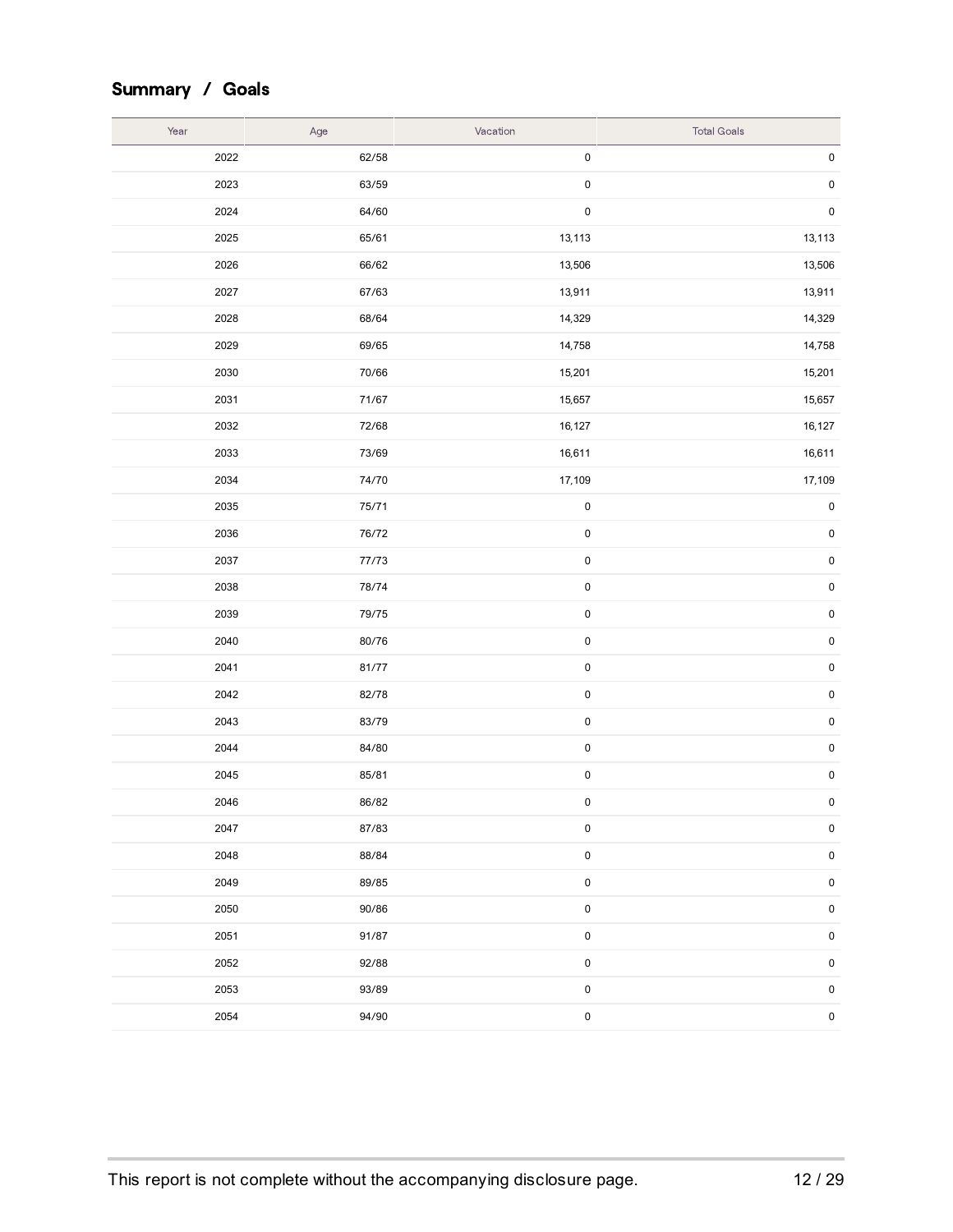## Summary / Tax Payment

| Year | Age   | Federal | State  | <b>FICA</b> | <b>Total Tax Payment</b> |
|------|-------|---------|--------|-------------|--------------------------|
| 2022 | 62/58 | 59,902  | 13,395 | 23,426      | 96,724                   |
| 2023 | 63/59 | 61,913  | 13,869 | 24,109      | 99,891                   |
| 2024 | 64/60 | 63,758  | 14,316 | 24,807      | 102,881                  |
| 2025 | 65/61 | 15,311  | 4,422  | 10,449      | 30,182                   |
| 2026 | 66/62 | 22,010  | 4,978  | 10,763      | 37,751                   |
| 2027 | 67/63 | 24,538  | 5,621  | 11,086      | 41,244                   |
| 2028 | 68/64 | 24,948  | 5,706  | 11,418      | 42,072                   |
| 2029 | 69/65 | 9,258   | 2,713  | 0           | 11,972                   |
| 2030 | 70/66 | 18,988  | 3,428  | 0           | 22,416                   |
| 2031 | 71/67 | 27,646  | 4,507  | 0           | 32,153                   |
| 2032 | 72/68 | 28,788  | 4,711  | 0           | 33,499                   |
| 2033 | 73/69 | 29,976  | 4,924  | 0           | 34,900                   |
| 2034 | 74/70 | 31,211  | 5,144  | 0           | 36,355                   |
| 2035 | 75/71 | 26,266  | 4,315  | 0           | 30,581                   |
| 2036 | 76/72 | 27,413  | 4,522  | 0           | 31,935                   |
| 2037 | 77/73 | 28,607  | 4,738  | 0           | 33,345                   |
| 2038 | 78/74 | 29,848  | 4,962  | 0           | 34,810                   |
| 2039 | 79/75 | 31,142  | 5,196  | 0           | 36,338                   |
| 2040 | 80/76 | 32,488  | 5,439  | 0           | 37,927                   |
| 2041 | 81/77 | 33,889  | 5,693  | 0           | 39,582                   |
| 2042 | 82/78 | 35,348  | 5,956  | 0           | 41,304                   |
| 2043 | 83/79 | 36,866  | 6,231  | 0           | 43,097                   |
| 2044 | 84/80 | 38,446  | 6,517  | 0           | 44,963                   |
| 2045 | 85/81 | 40,090  | 6,815  | 0           | 46,906                   |
| 2046 | 86/82 | 41,802  | 7,126  | 0           | 48,928                   |
| 2047 | 87/83 | 43,584  | 7,449  | 0           | 51,033                   |
| 2048 | 88/84 | 45,638  | 7,819  | 0           | 53,456                   |
| 2049 | 89/85 | 47,888  | 8,223  | 0           | 56,112                   |
| 2050 | 90/86 | 49,966  | 8,599  | 0           | 58,565                   |
| 2051 | 91/87 | 57,932  | 9,538  | 0           | 67,470                   |
| 2052 | 92/88 | 60,081  | 9,894  | 0           | 69,975                   |
| 2053 | 93/89 | 62,302  | 10,262 | 0           | 72,564                   |
| 2054 | 94/90 | 64,617  | 10,645 | 0           | 75,262                   |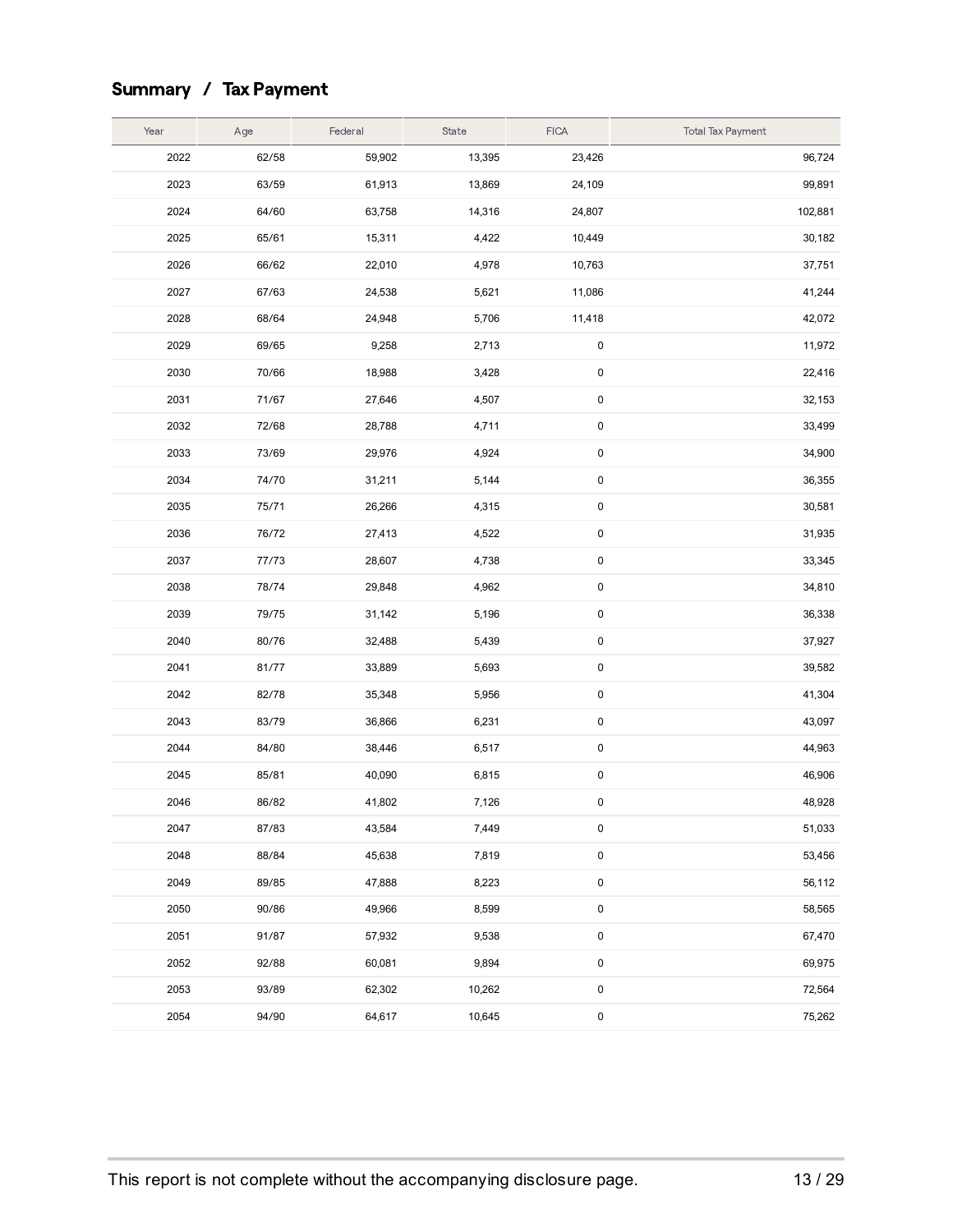## Summary / Planned Saving

| Year | Age   | 401(k)      | <b>Total Planned Saving</b> |
|------|-------|-------------|-----------------------------|
| 2022 | 62/58 | 54,000      | 54,000                      |
| 2023 | 63/59 | 55,000      | 55,000                      |
| 2024 | 64/60 | 57,000      | 57,000                      |
| 2025 | 65/61 | 29,000      | 29,000                      |
| 2026 | 66/62 | 30,000      | 30,000                      |
| 2027 | 67/63 | 30,500      | 30,500                      |
| 2028 | 68/64 | 31,500      | 31,500                      |
| 2029 | 69/65 | $\pmb{0}$   | $\pmb{0}$                   |
| 2030 | 70/66 | $\mathbf 0$ | $\pmb{0}$                   |
| 2031 | 71/67 | $\pmb{0}$   | $\pmb{0}$                   |
| 2032 | 72/68 | $\pmb{0}$   | $\pmb{0}$                   |
| 2033 | 73/69 | $\pmb{0}$   | $\pmb{0}$                   |
| 2034 | 74/70 | $\pmb{0}$   | $\pmb{0}$                   |
| 2035 | 75/71 | $\pmb{0}$   | $\pmb{0}$                   |
| 2036 | 76/72 | $\pmb{0}$   | $\pmb{0}$                   |
| 2037 | 77/73 | $\pmb{0}$   | $\pmb{0}$                   |
| 2038 | 78/74 | $\pmb{0}$   | $\pmb{0}$                   |
| 2039 | 79/75 | $\pmb{0}$   | $\pmb{0}$                   |
| 2040 | 80/76 | $\pmb{0}$   | $\pmb{0}$                   |
| 2041 | 81/77 | $\pmb{0}$   | $\pmb{0}$                   |
| 2042 | 82/78 | $\pmb{0}$   | $\pmb{0}$                   |
| 2043 | 83/79 | $\bf{0}$    | $\pmb{0}$                   |
| 2044 | 84/80 | $\mathbf 0$ | $\pmb{0}$                   |
| 2045 | 85/81 | $\pmb{0}$   | $\pmb{0}$                   |
| 2046 | 86/82 | $\pmb{0}$   | $\pmb{0}$                   |
| 2047 | 87/83 | 0           | $\mathbf 0$                 |
| 2048 | 88/84 | $\pmb{0}$   | $\mathbf 0$                 |
| 2049 | 89/85 | $\pmb{0}$   | $\mathbf 0$                 |
| 2050 | 90/86 | $\pmb{0}$   | $\mathbf 0$                 |
| 2051 | 91/87 | $\pmb{0}$   | $\mathbf 0$                 |
| 2052 | 92/88 | $\pmb{0}$   | $\mathbf 0$                 |
| 2053 | 93/89 | $\pmb{0}$   | $\mathbf 0$                 |
| 2054 | 94/90 | $\pmb{0}$   | $\mathbf 0$                 |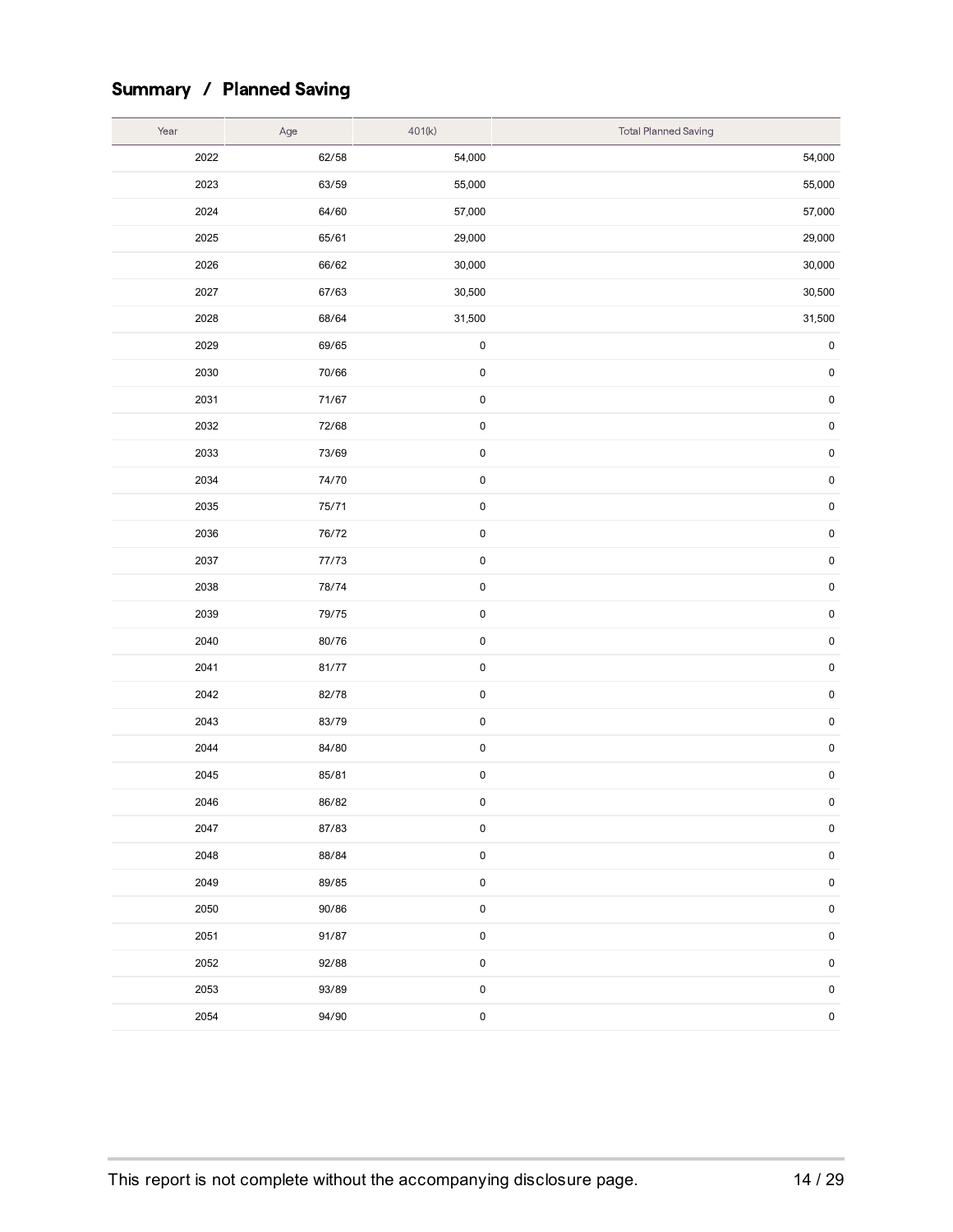### **Net Worth**

| Year | Age   | Non-Qualified Assets | <b>Qualified Assets</b> | Primary and Vacation Homes | Mortgages           | Net Worth |
|------|-------|----------------------|-------------------------|----------------------------|---------------------|-----------|
| 2022 | 62/58 | 168,256              | 1,909,650               | 850,000                    | 67,685              | 2,860,221 |
| 2023 | 63/59 | 176,987              | 2,090,816               | 875,500                    | 34,303              | 3,109,000 |
| 2024 | 64/60 | 186,221              | 2,285,201               | 901,765                    | 0                   | 3,373,187 |
| 2025 | 65/61 | 176,168              | 2,455,410               | 928,818                    | $\pmb{0}$           | 3,560,396 |
| 2026 | 66/62 | 161,678              | 2,636,956               | 956,682                    | $\pmb{0}$           | 3,755,316 |
| 2027 | 67/63 | 143,639              | 2,830,020               | 985,383                    | $\pmb{0}$           | 3,959,043 |
| 2028 | 68/64 | 123,474              | 3,035,799               | 1,014,944                  | $\pmb{0}$           | 4,174,218 |
| 2029 | 69/65 | 36,478               | 3,217,947               | 1,045,393                  | $\pmb{0}$           | 4,299,818 |
| 2030 | 70/66 | 0                    | 3,344,447               | 1,076,755                  | $\pmb{0}$           | 4,421,202 |
| 2031 | 71/67 | $\pmb{0}$            | 3,426,512               | 1,109,057                  | $\pmb{0}$           | 4,535,569 |
| 2032 | 72/68 | 0                    | 3,508,393               | 1,142,329                  | $\pmb{0}$           | 4,650,722 |
| 2033 | 73/69 | 0                    | 3,589,876               | 1,176,599                  | 0                   | 4,766,475 |
| 2034 | 74/70 | 0                    | 3,670,729               | 1,211,897                  | $\pmb{0}$           | 4,882,626 |
| 2035 | 75/71 | 0                    | 3,775,613               | 1,248,254                  | $\pmb{0}$           | 5,023,866 |
| 2036 | 76/72 | 0                    | 3,881,577               | 1,285,701                  | 0                   | 5,167,278 |
| 2037 | 77/73 | 0                    | 3,988,472               | 1,324,272                  | 0                   | 5,312,744 |
| 2038 | 78/74 | $\pmb{0}$            | 4,096,147               | 1,364,000                  | $\pmb{0}$           | 5,460,147 |
| 2039 | 79/75 | 0                    | 4,204,410               | 1,404,920                  | $\pmb{0}$           | 5,609,331 |
| 2040 | 80/76 | 0                    | 4,313,065               | 1,447,068                  | $\pmb{0}$           | 5,760,133 |
| 2041 | 81/77 | 0                    | 4,421,887               | 1,490,480                  | 0                   | 5,912,367 |
| 2042 | 82/78 | 0                    | 4,530,630               | 1,535,195                  | 0                   | 6,065,824 |
| 2043 | 83/79 | 0                    | 4,639,023               | 1,581,250                  | $\pmb{0}$           | 6,220,273 |
| 2044 | 84/80 | 0                    | 4,746,768               | 1,628,688                  | $\pmb{0}$           | 6,375,456 |
| 2045 | 85/81 | 0                    | 4,853,539               | 1,677,549                  | 0                   | 6,531,088 |
| 2046 | 86/82 | 0                    | 4,958,977               | 1,727,875                  | 0                   | 6,686,852 |
| 2047 | 87/83 | 0                    | 5,062,691               | 1,779,711                  | $\pmb{0}$           | 6,842,403 |
| 2048 | 88/84 | $\pmb{0}$            | 5,163,460               | 1,833,103                  | $\mathsf 0$         | 6,996,563 |
| 2049 | 89/85 | 0                    | 5,260,283               | 1,888,096                  | $\mathsf 0$         | 7,148,379 |
| 2050 | 90/86 | 0                    | 5,353,583               | 1,944,739                  | $\mathsf 0$         | 7,298,322 |
| 2051 | 91/87 | 0                    | 5,440,128               | 2,003,081                  | $\mathsf 0$         | 7,443,208 |
| 2052 | 92/88 | 0                    | 5,523,234               | 2,063,173                  | $\mathsf 0$         | 7,586,407 |
| 2053 | 93/89 | 0                    | 5,602,408               | 2,125,068                  | $\mathsf{O}\xspace$ | 7,727,476 |
| 2054 | 94/90 | 0                    | 5,677,046               | 2,188,820                  | $\mathsf 0$         | 7,865,866 |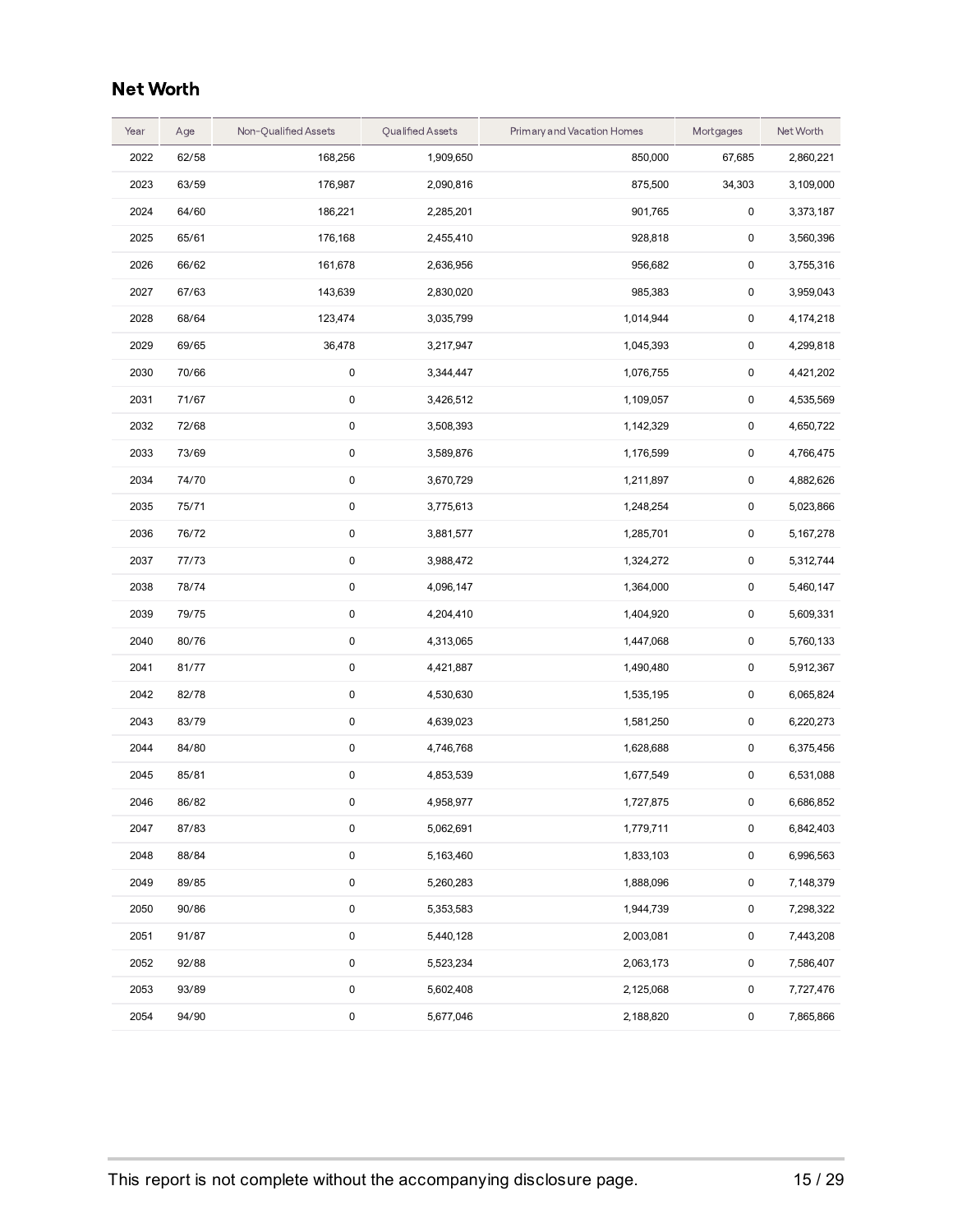### Invested Asset

| Year | Age        | Beginning<br><b>Balance</b> | Planned<br>Saving | Employer Match &<br>Other | Planned<br>Distribution | Net Cash<br>Flows | Portfolio<br>Return | Ending<br><b>Balance</b> |
|------|------------|-----------------------------|-------------------|---------------------------|-------------------------|-------------------|---------------------|--------------------------|
| 2022 | 62/58      | 1,900,000                   | 54,000            | 11,250                    | 0                       | 0                 | 112,656             | 2,077,906                |
| 2023 | 63/59      | 2,077,906                   | 55,000            | 11,588                    | 0                       | $\pmb{0}$         | 123,310             | 2,267,803                |
| 2024 | 64/60      | 2,267,803                   | 57,000            | 11,935                    | 0                       | $\pmb{0}$         | 134,683             | 2,471,422                |
| 2025 | 65/61      | 2,471,422                   | 29,000            | 4,098                     | 0                       | (19, 820)         | 146,879             | 2,631,578                |
| 2026 | 66/62      | 2,631,578                   | 30,000            | 4,221                     | 0                       | (24, 520)         | 157,355             | 2,798,634                |
| 2027 | 67/63      | 2,798,634                   | 30,500            | 4,347                     | 0                       | (27, 739)         | 167,918             | 2,973,660                |
| 2028 | 68/64      | 2,973,660                   | 31,500            | 4,478                     | 0                       | (28, 784)         | 178,420             | 3,159,273                |
| 2029 | 69/65      | 3,159,273                   | 0                 | 0                         | 0                       | (94, 404)         | 189,556             | 3,254,425                |
| 2030 | 70/66      | 3,254,425                   | 0                 | 0                         | 0                       | (105, 244)        | 195,266             | 3,344,447                |
| 2031 | 71/67      | 3,344,447                   | 0                 | 0                         | 0                       | (118,602)         | 200,667             | 3,426,512                |
| 2032 | 72/68      | 3,426,512                   | 0                 | 0                         | (54, 553)               | (69, 156)         | 205,591             | 3,508,393                |
| 2033 | 73/69      | 3,508,393                   | 0                 | 0                         | (56, 276)               | (72, 745)         | 210,504             | 3,589,876                |
| 2034 | 74/70      | 3,589,876                   | 0                 | 0                         | (58, 219)               | (76, 320)         | 215,393             | 3,670,729                |
| 2035 | 75/71      | 3,670,729                   | 0                 | 0                         | (59.928)                | (55, 432)         | 220,244             | 3,775,613                |
| 2036 | 76/72      | 3,775,613                   | $\pmb{0}$         | $\pmb{0}$                 | (109, 884)              | (10,689)          | 226,537             | 3,881,577                |
| 2037 | 77/73      | 3,881,577                   | 0                 | 0                         | (115,546)               | (10, 454)         | 232,895             | 3,988,472                |
| 2038 | 78/74      | 3,988,472                   | $\pmb{0}$         | $\pmb{0}$                 | (122, 017)              | (9,617)           | 239,308             | 4,096,147                |
| 2039 | 79/75      | 4,096,147                   | 0                 | 0                         | (128,661)               | (8,844)           | 245,769             | 4,204,410                |
| 2040 | 80/76      | 4,204,410                   | 0                 | $\pmb{0}$                 | (135,701)               | (7,909)           | 252,265             | 4,313,065                |
| 2041 | 81/77      | 4,313,065                   | 0                 | 0                         | (142, 472)              | (7, 490)          | 258,784             | 4,421,887                |
| 2042 | 82/78      | 4,421,887                   | 0                 | 0                         | (150, 318)              | (6,252)           | 265,313             | 4,530,630                |
| 2043 | 83/79      | 4,530,630                   | 0                 | 0                         | (158, 140)              | (5,305)           | 271,838             | 4,639,023                |
| 2044 | 84/80      | 4,639,023                   | 0                 | 0                         | (166, 939)              | (3,657)           | 278,341             | 4,746,768                |
| 2045 | 85/81      | 4,746,768                   | 0                 | 0                         | (175, 281)              | (2,755)           | 284,806             | 4,853,539                |
| 2046 | 86/82      | 4,853,539                   | 0                 | 0                         | (184, 457)              | (1, 317)          | 291,212             | 4,958,977                |
|      | 2047 87/83 | 4,958,977                   | 0                 | 0                         | (193, 655)              | (170)             | 297,539             | 5,062,691                |
|      | 2048 88/84 | 5,062,691                   | 0                 | 0                         | (202, 992)              | 0                 | 303,761             | 5,163,460                |
|      | 2049 89/85 | 5,163,460                   | 0                 | 0                         | (212,985)               | 0                 | 309,808             | 5,260,283                |
| 2050 | 90/86      | 5,260,283                   | 0                 | 0                         | (222, 317)              | 0                 | 315,617             | 5,353,583                |
| 2051 | 91/87      | 5,353,583                   | 0                 | 0                         | (206, 213)              | (28, 457)         | 321,215             | 5,440,128                |
|      | 2052 92/88 | 5,440,128                   | 0                 | 0                         | (212, 628)              | (30,674)          | 326,408             | 5,523,234                |
| 2053 | 93/89      | 5,523,234                   | 0                 | 0                         | (220, 500)              | (31, 719)         | 331,394             | 5,602,408                |
| 2054 | 94/90      | 5,602,408                   | 0                 | 0                         | (226, 468)              | (35,038)          | 336,144             | 5,677,046                |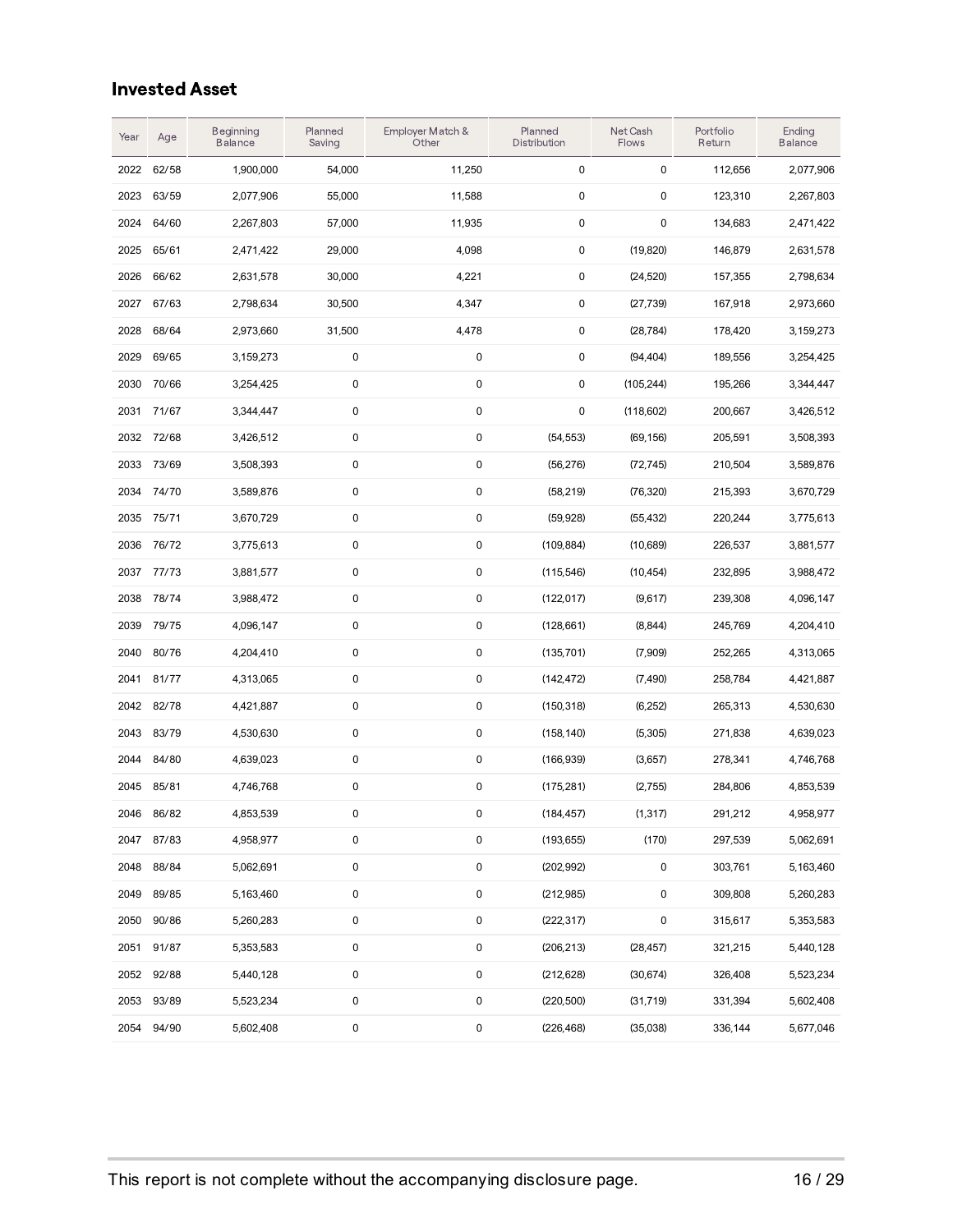## Invested Asset / Planned Saving

| Year | Age   | 401(k)      | <b>Total Planned Saving</b> |
|------|-------|-------------|-----------------------------|
| 2022 | 62/58 | 54,000      | 54,000                      |
| 2023 | 63/59 | 55,000      | 55,000                      |
| 2024 | 64/60 | 57,000      | 57,000                      |
| 2025 | 65/61 | 29,000      | 29,000                      |
| 2026 | 66/62 | 30,000      | 30,000                      |
| 2027 | 67/63 | 30,500      | 30,500                      |
| 2028 | 68/64 | 31,500      | 31,500                      |
| 2029 | 69/65 | $\pmb{0}$   | $\pmb{0}$                   |
| 2030 | 70/66 | $\pmb{0}$   | $\pmb{0}$                   |
| 2031 | 71/67 | $\mathbf 0$ | $\pmb{0}$                   |
| 2032 | 72/68 | $\pmb{0}$   | $\pmb{0}$                   |
| 2033 | 73/69 | $\pmb{0}$   | $\pmb{0}$                   |
| 2034 | 74/70 | $\pmb{0}$   | $\pmb{0}$                   |
| 2035 | 75/71 | $\mathbf 0$ | $\pmb{0}$                   |
| 2036 | 76/72 | $\bf{0}$    | $\pmb{0}$                   |
| 2037 | 77/73 | $\mathbf 0$ | $\pmb{0}$                   |
| 2038 | 78/74 | $\pmb{0}$   | $\pmb{0}$                   |
| 2039 | 79/75 | $\mathbf 0$ | $\pmb{0}$                   |
| 2040 | 80/76 | $\pmb{0}$   | $\pmb{0}$                   |
| 2041 | 81/77 | $\bf{0}$    | $\pmb{0}$                   |
| 2042 | 82/78 | $\pmb{0}$   | $\pmb{0}$                   |
| 2043 | 83/79 | $\mathbf 0$ | $\pmb{0}$                   |
| 2044 | 84/80 | $\pmb{0}$   | $\pmb{0}$                   |
| 2045 | 85/81 | $\pmb{0}$   | $\pmb{0}$                   |
| 2046 | 86/82 | $\pmb{0}$   | $\pmb{0}$                   |
| 2047 | 87/83 | 0           | $\pmb{0}$                   |
| 2048 | 88/84 | $\pmb{0}$   | $\pmb{0}$                   |
| 2049 | 89/85 | $\pmb{0}$   | $\pmb{0}$                   |
| 2050 | 90/86 | $\pmb{0}$   | $\mathbf 0$                 |
| 2051 | 91/87 | $\pmb{0}$   | $\mathbf 0$                 |
| 2052 | 92/88 | $\pmb{0}$   | $\pmb{0}$                   |
| 2053 | 93/89 | $\pmb{0}$   | $\pmb{0}$                   |
| 2054 | 94/90 | $\pmb{0}$   | $\pmb{0}$                   |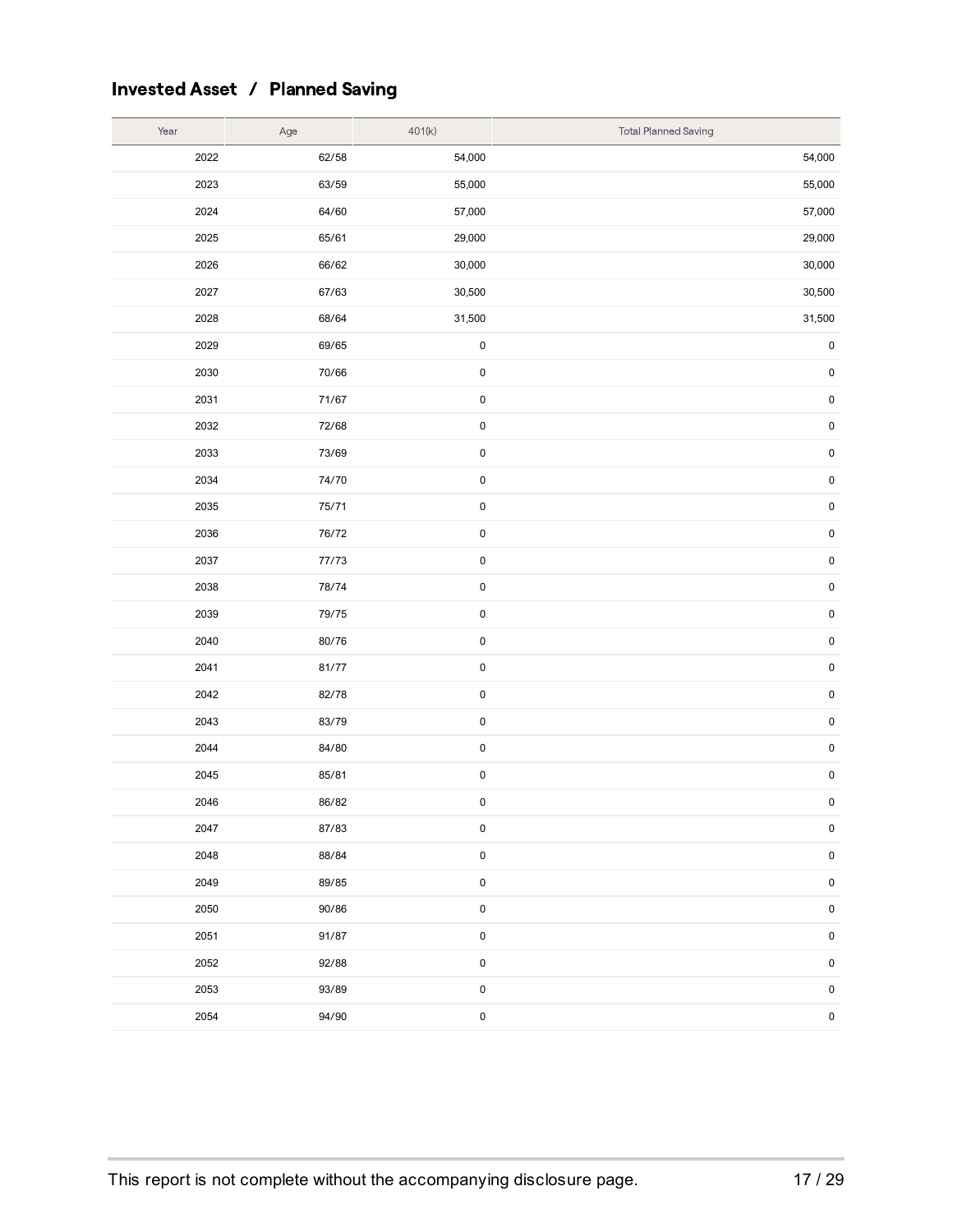## Invested Asset / Employer Match& Other

| Year | Age   | 401(k)              | Total Employer Match & Other |
|------|-------|---------------------|------------------------------|
| 2022 | 62/58 | 11,250              | 11,250                       |
| 2023 | 63/59 | 11,587              | 11,587                       |
| 2024 | 64/60 | 11,935              | 11,935                       |
| 2025 | 65/61 | 4,098               | 4,098                        |
| 2026 | 66/62 | 4,221               | 4,221                        |
| 2027 | 67/63 | 4,347               | 4,347                        |
| 2028 | 68/64 | 4,478               | 4,478                        |
| 2029 | 69/65 | $\pmb{0}$           | $\pmb{0}$                    |
| 2030 | 70/66 | $\pmb{0}$           | $\pmb{0}$                    |
| 2031 | 71/67 | $\pmb{0}$           | $\pmb{0}$                    |
| 2032 | 72/68 | $\pmb{0}$           | $\pmb{0}$                    |
| 2033 | 73/69 | $\pmb{0}$           | $\pmb{0}$                    |
| 2034 | 74/70 | $\pmb{0}$           | $\pmb{0}$                    |
| 2035 | 75/71 | $\pmb{0}$           | $\pmb{0}$                    |
| 2036 | 76/72 | $\pmb{0}$           | $\pmb{0}$                    |
| 2037 | 77/73 | $\mathbf 0$         | $\pmb{0}$                    |
| 2038 | 78/74 | $\pmb{0}$           | $\pmb{0}$                    |
| 2039 | 79/75 | $\pmb{0}$           | $\pmb{0}$                    |
| 2040 | 80/76 | $\mathsf{O}\xspace$ | $\pmb{0}$                    |
| 2041 | 81/77 | $\pmb{0}$           | $\pmb{0}$                    |
| 2042 | 82/78 | $\pmb{0}$           | $\pmb{0}$                    |
| 2043 | 83/79 | $\pmb{0}$           | $\pmb{0}$                    |
| 2044 | 84/80 | $\pmb{0}$           | $\pmb{0}$                    |
| 2045 | 85/81 | $\pmb{0}$           | $\pmb{0}$                    |
| 2046 | 86/82 | $\pmb{0}$           | $\pmb{0}$                    |
| 2047 | 87/83 | 0                   | $\pmb{0}$                    |
| 2048 | 88/84 | $\pmb{0}$           | $\pmb{0}$                    |
| 2049 | 89/85 | $\pmb{0}$           | $\pmb{0}$                    |
| 2050 | 90/86 | 0                   | $\pmb{0}$                    |
| 2051 | 91/87 | $\pmb{0}$           | $\pmb{0}$                    |
| 2052 | 92/88 | $\pmb{0}$           | $\pmb{0}$                    |
| 2053 | 93/89 | $\pmb{0}$           | $\pmb{0}$                    |
| 2054 | 94/90 | $\pmb{0}$           | $\pmb{0}$                    |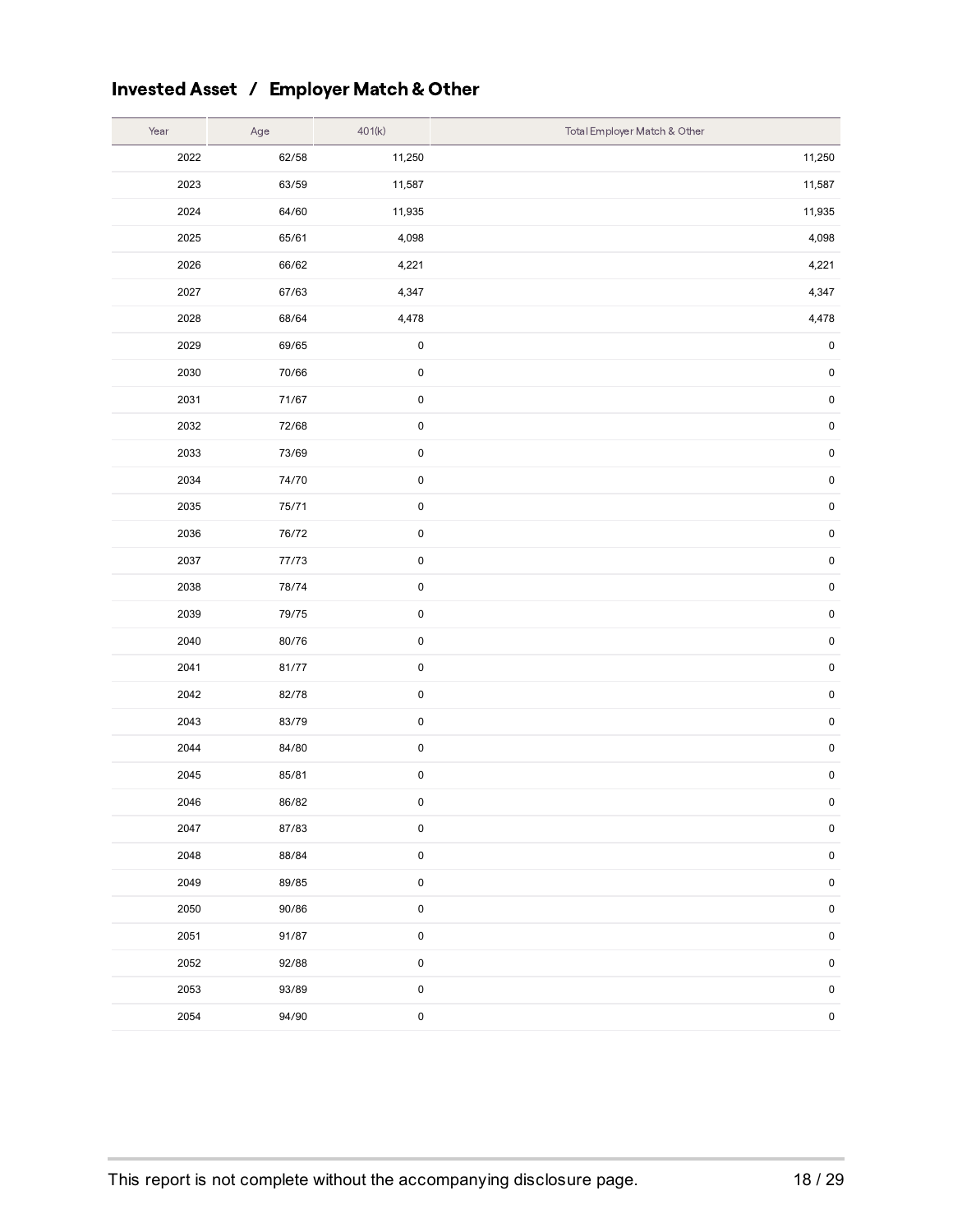## Accounts / Ending balance by accounts

| Year | Age   | Taxable   | 401(k) / 403(b) | Roth IRA  | Total     |
|------|-------|-----------|-----------------|-----------|-----------|
| 2022 | 62/58 | 168,256   | 1,443,250       | 466,400   | 2,077,906 |
| 2023 | 63/59 | 176,987   | 1,596,432       | 494,384   | 2,267,803 |
| 2024 | 64/60 | 186,221   | 1,761,154       | 524,047   | 2,471,422 |
| 2025 | 65/61 | 176,168   | 1,899,921       | 555,490   | 2,631,579 |
| 2026 | 66/62 | 161,678   | 2,048,136       | 588,819   | 2,798,633 |
| 2027 | 67/63 | 143,639   | 2,205,872       | 624,148   | 2,973,659 |
| 2028 | 68/64 | 123,474   | 2,374,202       | 661,597   | 3,159,273 |
| 2029 | 69/65 | 36,478    | 2,516,654       | 701,293   | 3,254,425 |
| 2030 | 70/66 | 0         | 2,601,076       | 743,371   | 3,344,447 |
| 2031 | 71/67 | $\pmb{0}$ | 2,638,539       | 787,973   | 3,426,512 |
| 2032 | 72/68 | $\pmb{0}$ | 2,673,142       | 835,251   | 3,508,393 |
| 2033 | 73/69 | $\pmb{0}$ | 2,704,510       | 885,366   | 3,589,876 |
| 2034 | 74/70 | $\pmb{0}$ | 2,732,241       | 938,488   | 3,670,729 |
| 2035 | 75/71 | $\pmb{0}$ | 2,780,815       | 994,798   | 3,775,613 |
| 2036 | 76/72 | $\pmb{0}$ | 2,827,091       | 1,054,486 | 3,881,577 |
| 2037 | 77/73 | $\pmb{0}$ | 2,870,717       | 1,117,755 | 3,988,472 |
| 2038 | 78/74 | $\pmb{0}$ | 2,911,326       | 1,184,820 | 4,096,146 |
| 2039 | 79/75 | $\pmb{0}$ | 2,948,501       | 1,255,909 | 4,204,410 |
| 2040 | 80/76 | $\pmb{0}$ | 2,981,801       | 1,331,264 | 4,313,065 |
| 2041 | 81/77 | $\pmb{0}$ | 3,010,747       | 1,411,140 | 4,421,887 |
| 2042 | 82/78 | $\pmb{0}$ | 3,034,822       | 1,495,808 | 4,530,630 |
| 2043 | 83/79 | $\pmb{0}$ | 3,053,466       | 1,585,556 | 4,639,022 |
| 2044 | 84/80 | $\pmb{0}$ | 3,066,079       | 1,680,690 | 4,746,769 |
| 2045 | 85/81 | $\pmb{0}$ | 3,072,008       | 1,781,531 | 4,853,539 |
| 2046 | 86/82 | 0         | 3,070,554       | 1,888,423 | 4,958,977 |
| 2047 | 87/83 | 0         | 3,060,963       | 2,001,729 | 5,062,692 |
| 2048 | 88/84 | $\pmb{0}$ | 3,041,628       | 2,121,832 | 5,163,460 |
| 2049 | 89/85 | $\pmb{0}$ | 3,011,141       | 2,249,142 | 5,260,283 |
| 2050 | 90/86 | $\pmb{0}$ | 2,969,493       | 2,384,091 | 5,353,584 |
| 2051 | 91/87 | $\pmb{0}$ | 2,912,991       | 2,527,136 | 5,440,127 |
| 2052 | 92/88 | $\pmb{0}$ | 2,844,469       | 2,678,764 | 5,523,233 |
| 2053 | 93/89 | $\pmb{0}$ | 2,762,918       | 2,839,490 | 5,602,408 |
| 2054 | 94/90 | $\pmb{0}$ | 2,667,186       | 3,009,860 | 5,677,046 |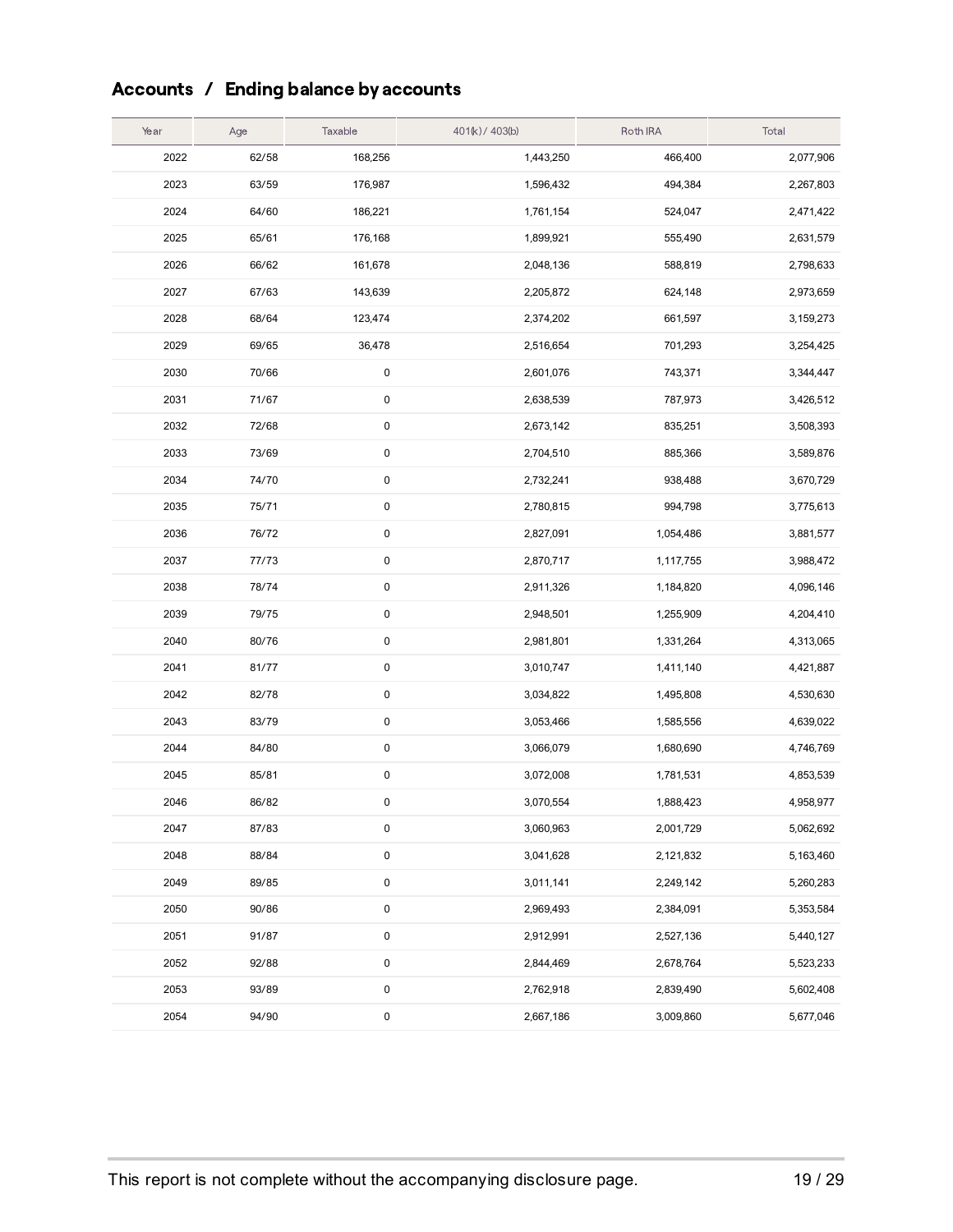### Accounts / Addition to accounts

| Year | Age   | Taxable             | 401(k) / 403(b) | Roth IRA    | Total     |
|------|-------|---------------------|-----------------|-------------|-----------|
| 2022 | 62/58 | 0                   | 65,250          | $\pmb{0}$   | 65,250    |
| 2023 | 63/59 | 0                   | 66,588          | $\pmb{0}$   | 66,588    |
| 2024 | 64/60 | $\pmb{0}$           | 68,935          | $\pmb{0}$   | 68,935    |
| 2025 | 65/61 | 0                   | 33,098          | $\pmb{0}$   | 33,098    |
| 2026 | 66/62 | $\pmb{0}$           | 34,221          | $\pmb{0}$   | 34,221    |
| 2027 | 67/63 | 0                   | 34,847          | $\pmb{0}$   | 34,847    |
| 2028 | 68/64 | 0                   | 35,978          | $\pmb{0}$   | 35,978    |
| 2029 | 69/65 | 0                   | $\pmb{0}$       | $\pmb{0}$   | $\pmb{0}$ |
| 2030 | 70/66 | $\pmb{0}$           | $\pmb{0}$       | $\pmb{0}$   | $\pmb{0}$ |
| 2031 | 71/67 | $\pmb{0}$           | $\pmb{0}$       | $\pmb{0}$   | $\pmb{0}$ |
| 2032 | 72/68 | $\pmb{0}$           | $\pmb{0}$       | $\pmb{0}$   | $\pmb{0}$ |
| 2033 | 73/69 | $\pmb{0}$           | $\pmb{0}$       | $\pmb{0}$   | $\pmb{0}$ |
| 2034 | 74/70 | $\pmb{0}$           | $\pmb{0}$       | $\pmb{0}$   | $\pmb{0}$ |
| 2035 | 75/71 | 0                   | $\pmb{0}$       | $\mathsf 0$ | $\pmb{0}$ |
| 2036 | 76/72 | 0                   | $\pmb{0}$       | $\pmb{0}$   | $\pmb{0}$ |
| 2037 | 77/73 | 0                   | $\pmb{0}$       | $\pmb{0}$   | $\pmb{0}$ |
| 2038 | 78/74 | $\pmb{0}$           | $\pmb{0}$       | $\pmb{0}$   | $\pmb{0}$ |
| 2039 | 79/75 | $\pmb{0}$           | $\pmb{0}$       | $\pmb{0}$   | $\pmb{0}$ |
| 2040 | 80/76 | $\pmb{0}$           | $\pmb{0}$       | $\pmb{0}$   | $\pmb{0}$ |
| 2041 | 81/77 | 0                   | $\pmb{0}$       | $\pmb{0}$   | $\pmb{0}$ |
| 2042 | 82/78 | $\pmb{0}$           | $\pmb{0}$       | $\pmb{0}$   | $\pmb{0}$ |
| 2043 | 83/79 | 0                   | $\pmb{0}$       | $\pmb{0}$   | $\pmb{0}$ |
| 2044 | 84/80 | 0                   | $\pmb{0}$       | $\pmb{0}$   | $\pmb{0}$ |
| 2045 | 85/81 | 0                   | $\pmb{0}$       | $\pmb{0}$   | $\pmb{0}$ |
| 2046 | 86/82 | 0                   | $\pmb{0}$       | $\pmb{0}$   | $\pmb{0}$ |
| 2047 | 87/83 | 0                   | 0               | $\pmb{0}$   | $\pmb{0}$ |
| 2048 | 88/84 | $\pmb{0}$           | $\pmb{0}$       | $\mathbf 0$ | $\pmb{0}$ |
| 2049 | 89/85 | $\pmb{0}$           | 0               | $\pmb{0}$   | $\pmb{0}$ |
| 2050 | 90/86 | $\mathbf 0$         | $\pmb{0}$       | $\pmb{0}$   | $\pmb{0}$ |
| 2051 | 91/87 | 0                   | $\pmb{0}$       | $\pmb{0}$   | $\pmb{0}$ |
| 2052 | 92/88 | 0                   | $\pmb{0}$       | $\pmb{0}$   | $\pmb{0}$ |
| 2053 | 93/89 | 0                   | 0               | $\pmb{0}$   | $\pmb{0}$ |
| 2054 | 94/90 | $\mathsf{O}\xspace$ | $\pmb{0}$       | $\pmb{0}$   | $\pmb{0}$ |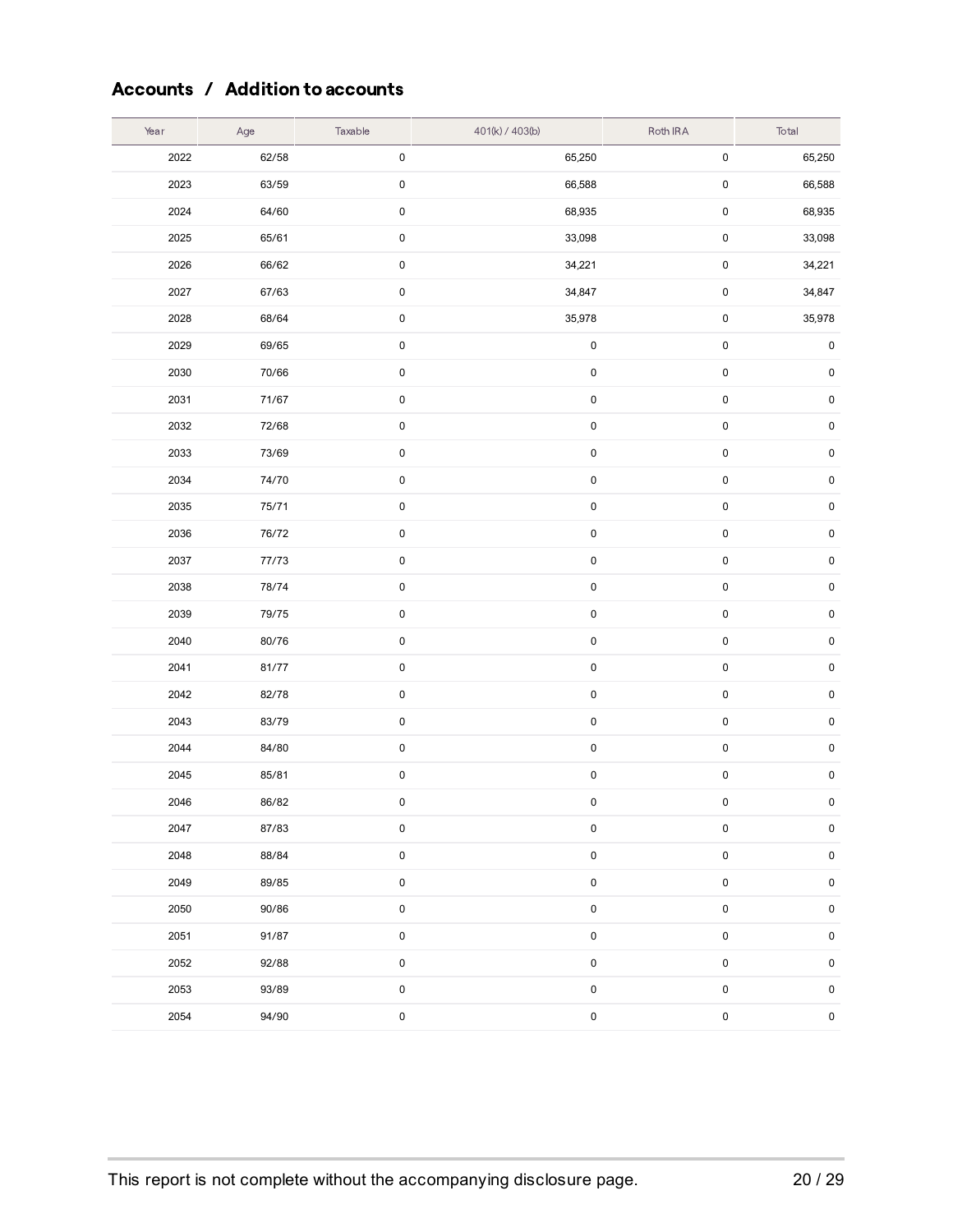## Accounts / Required minimum distribution

| Year | Age   | Taxable   | 401(k) / 403(b) | Roth IRA  | Total      |
|------|-------|-----------|-----------------|-----------|------------|
| 2022 | 62/58 | $\pmb{0}$ | $\pmb{0}$       | $\pmb{0}$ | $\pmb{0}$  |
| 2023 | 63/59 | $\pmb{0}$ | $\pmb{0}$       | $\pmb{0}$ | $\pmb{0}$  |
| 2024 | 64/60 | $\pmb{0}$ | $\pmb{0}$       | $\pmb{0}$ | $\pmb{0}$  |
| 2025 | 65/61 | $\pmb{0}$ | $\pmb{0}$       | $\pmb{0}$ | $\pmb{0}$  |
| 2026 | 66/62 | $\pmb{0}$ | $\pmb{0}$       | $\pmb{0}$ | $\pmb{0}$  |
| 2027 | 67/63 | $\pmb{0}$ | $\pmb{0}$       | $\pmb{0}$ | $\pmb{0}$  |
| 2028 | 68/64 | $\pmb{0}$ | $\pmb{0}$       | $\pmb{0}$ | $\pmb{0}$  |
| 2029 | 69/65 | $\pmb{0}$ | $\pmb{0}$       | $\pmb{0}$ | $\pmb{0}$  |
| 2030 | 70/66 | $\pmb{0}$ | $\pmb{0}$       | $\pmb{0}$ | $\pmb{0}$  |
| 2031 | 71/67 | $\pmb{0}$ | $\pmb{0}$       | $\pmb{0}$ | $\pmb{0}$  |
| 2032 | 72/68 | $\pmb{0}$ | (54, 553)       | $\pmb{0}$ | (54, 553)  |
| 2033 | 73/69 | $\pmb{0}$ | (56, 276)       | $\pmb{0}$ | (56, 276)  |
| 2034 | 74/70 | $\pmb{0}$ | (58, 219)       | $\pmb{0}$ | (58, 219)  |
| 2035 | 75/71 | $\pmb{0}$ | (59, 928)       | $\pmb{0}$ | (59, 928)  |
| 2036 | 76/72 | $\pmb{0}$ | (109, 884)      | $\pmb{0}$ | (109, 884) |
| 2037 | 77/73 | $\pmb{0}$ | (115, 546)      | $\pmb{0}$ | (115, 546) |
| 2038 | 78/74 | $\pmb{0}$ | (122, 017)      | $\pmb{0}$ | (122, 017) |
| 2039 | 79/75 | $\pmb{0}$ | (128, 661)      | $\pmb{0}$ | (128, 661) |
| 2040 | 80/76 | $\pmb{0}$ | (135, 701)      | $\pmb{0}$ | (135, 701) |
| 2041 | 81/77 | $\pmb{0}$ | (142, 472)      | $\pmb{0}$ | (142, 472) |
| 2042 | 82/78 | $\pmb{0}$ | (150, 318)      | $\pmb{0}$ | (150, 318) |
| 2043 | 83/79 | $\pmb{0}$ | (158, 140)      | $\pmb{0}$ | (158, 140) |
| 2044 | 84/80 | $\pmb{0}$ | (166, 939)      | $\pmb{0}$ | (166, 939) |
| 2045 | 85/81 | $\pmb{0}$ | (175, 281)      | $\pmb{0}$ | (175, 281) |
| 2046 | 86/82 | $\pmb{0}$ | (184, 457)      | 0         | (184, 457) |
| 2047 | 87/83 | $\pmb{0}$ | (193, 655)      | $\pmb{0}$ | (193, 655) |
| 2048 | 88/84 | $\pmb{0}$ | (202, 992)      | $\pmb{0}$ | (202, 992) |
| 2049 | 89/85 | $\pmb{0}$ | (212, 985)      | $\pmb{0}$ | (212, 985) |
| 2050 | 90/86 | $\pmb{0}$ | (222, 317)      | $\pmb{0}$ | (222, 317) |
| 2051 | 91/87 | $\pmb{0}$ | (206, 213)      | $\pmb{0}$ | (206, 213) |
| 2052 | 92/88 | $\pmb{0}$ | (212, 628)      | $\pmb{0}$ | (212, 628) |
| 2053 | 93/89 | $\pmb{0}$ | (220, 500)      | $\pmb{0}$ | (220, 500) |
| 2054 | 94/90 | $\pmb{0}$ | (226, 468)      | $\pmb{0}$ | (226, 468) |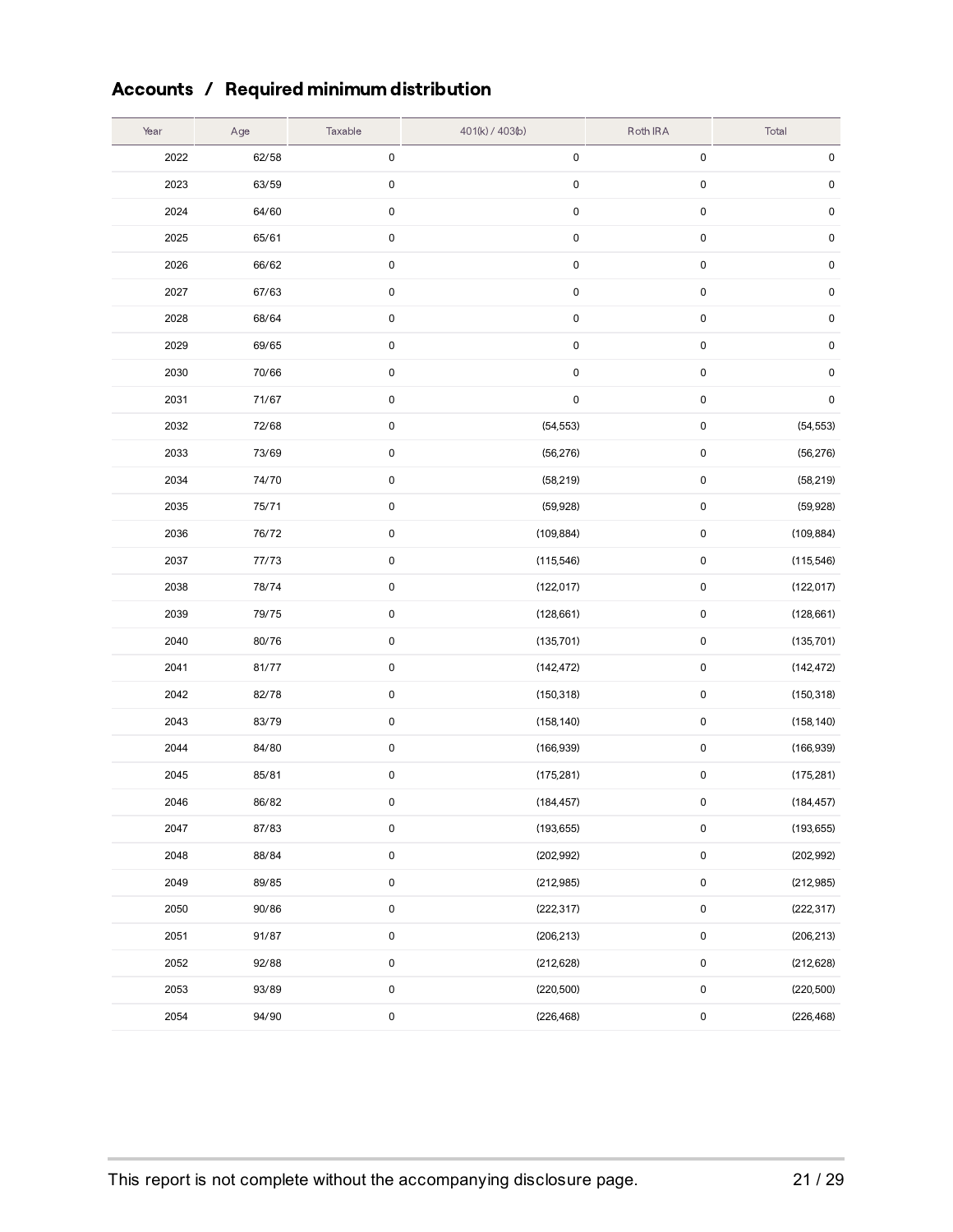### Accounts / Withdrawal from accounts

| Year | Age   | Taxable   | 401(k) / 403(b) | Roth IRA  | Total      |
|------|-------|-----------|-----------------|-----------|------------|
| 2022 | 62/58 | $\pmb{0}$ | $\pmb{0}$       | $\pmb{0}$ | $\pmb{0}$  |
| 2023 | 63/59 | 0         | $\pmb{0}$       | $\pmb{0}$ | $\pmb{0}$  |
| 2024 | 64/60 | 0         | $\mathbf 0$     | $\pmb{0}$ | $\pmb{0}$  |
| 2025 | 65/61 | (19, 820) | $\mathbf 0$     | 0         | (19, 820)  |
| 2026 | 66/62 | (24, 520) | $\pmb{0}$       | 0         | (24, 520)  |
| 2027 | 67/63 | (27, 739) | $\pmb{0}$       | $\pmb{0}$ | (27, 739)  |
| 2028 | 68/64 | (28, 784) | $\pmb{0}$       | $\pmb{0}$ | (28, 784)  |
| 2029 | 69/65 | (94, 404) | $\pmb{0}$       | $\pmb{0}$ | (94, 404)  |
| 2030 | 70/66 | (38, 667) | (66, 577)       | $\pmb{0}$ | (105, 244) |
| 2031 | 71/67 | $\pmb{0}$ | (118, 602)      | 0         | (118, 602) |
| 2032 | 72/68 | 0         | (69, 156)       | 0         | (69, 156)  |
| 2033 | 73/69 | $\pmb{0}$ | (72, 745)       | $\pmb{0}$ | (72, 745)  |
| 2034 | 74/70 | 0         | (76, 320)       | $\pmb{0}$ | (76, 320)  |
| 2035 | 75/71 | $\pmb{0}$ | (55, 432)       | $\pmb{0}$ | (55, 432)  |
| 2036 | 76/72 | 0         | (10,689)        | $\pmb{0}$ | (10,689)   |
| 2037 | 77/73 | 0         | (10, 454)       | 0         | (10, 454)  |
| 2038 | 78/74 | $\pmb{0}$ | (9,617)         | $\pmb{0}$ | (9,617)    |
| 2039 | 79/75 | 0         | (8, 844)        | $\pmb{0}$ | (8, 844)   |
| 2040 | 80/76 | $\pmb{0}$ | (7,909)         | $\pmb{0}$ | (7,909)    |
| 2041 | 81/77 | 0         | (7, 490)        | 0         | (7, 490)   |
| 2042 | 82/78 | $\pmb{0}$ | (6,252)         | $\pmb{0}$ | (6,252)    |
| 2043 | 83/79 | 0         | (5,305)         | 0         | (5,305)    |
| 2044 | 84/80 | $\pmb{0}$ | (3,657)         | $\pmb{0}$ | (3,657)    |
| 2045 | 85/81 | 0         | (2,755)         | $\pmb{0}$ | (2,755)    |
| 2046 | 86/82 | 0         | (1, 317)        | $\pmb{0}$ | (1, 317)   |
| 2047 | 87/83 | 0         | (170)           | 0         | (170)      |
| 2048 | 88/84 | $\pmb{0}$ | $\pmb{0}$       | $\pmb{0}$ | $\pmb{0}$  |
| 2049 | 89/85 | $\pmb{0}$ | $\pmb{0}$       | $\pmb{0}$ | $\pmb{0}$  |
| 2050 | 90/86 | $\pmb{0}$ | $\pmb{0}$       | $\pmb{0}$ | $\pmb{0}$  |
| 2051 | 91/87 | $\pmb{0}$ | (28, 457)       | $\pmb{0}$ | (28, 457)  |
| 2052 | 92/88 | $\pmb{0}$ | (30, 674)       | $\pmb{0}$ | (30, 674)  |
| 2053 | 93/89 | 0         | (31, 719)       | 0         | (31, 719)  |
| 2054 | 94/90 | $\pmb{0}$ | (35,038)        | $\pmb{0}$ | (35,038)   |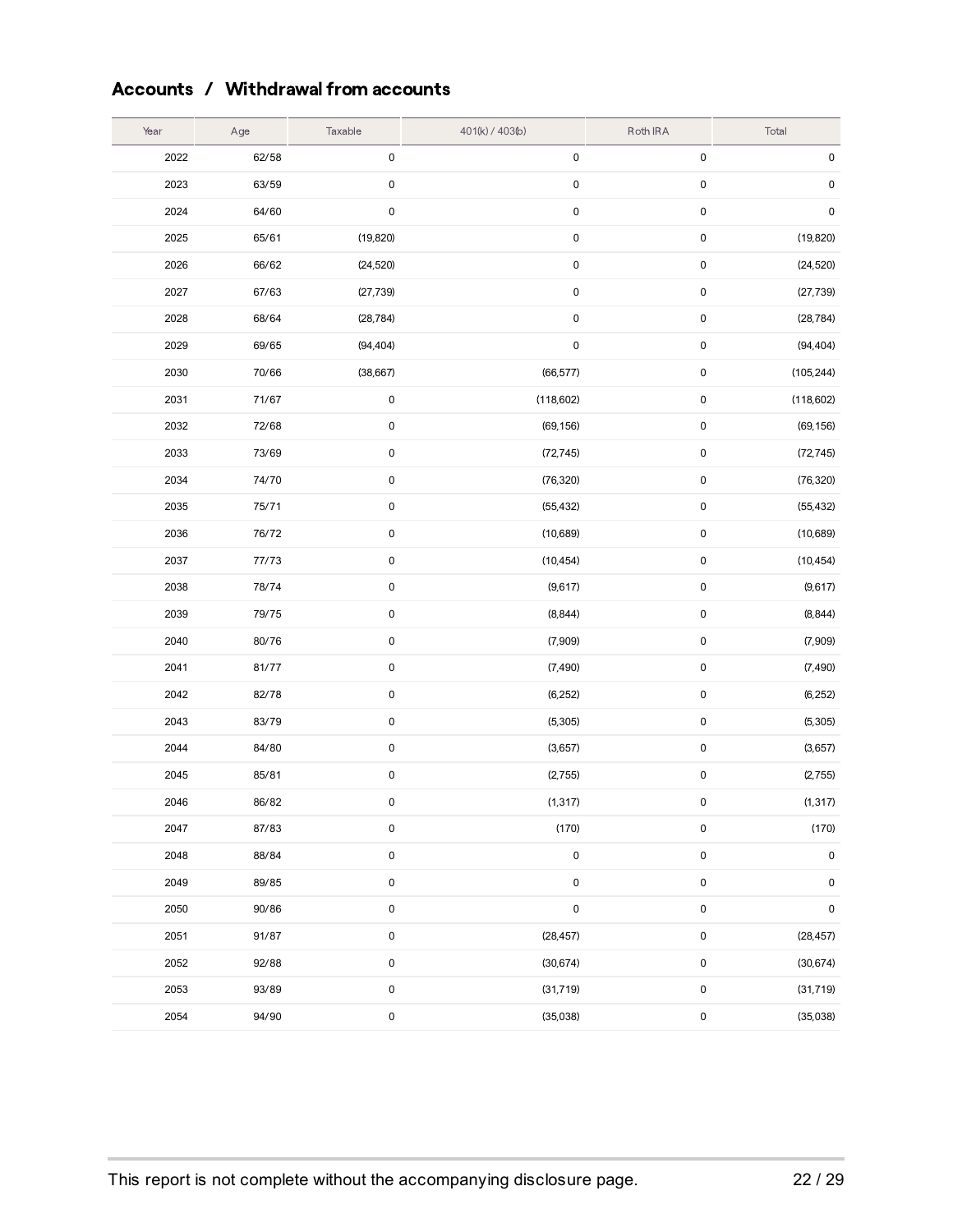### Accounts / Net cash flows

| Year | Age   | Taxable   | 401(k) / 403(b) | Roth IRA  | Total      |
|------|-------|-----------|-----------------|-----------|------------|
| 2022 | 62/58 | $\pmb{0}$ | 65,250          | $\pmb{0}$ | 65,250     |
| 2023 | 63/59 | $\pmb{0}$ | 66,588          | $\pmb{0}$ | 66,588     |
| 2024 | 64/60 | $\pmb{0}$ | 68,935          | $\pmb{0}$ | 68,935     |
| 2025 | 65/61 | (19, 820) | 33,098          | $\pmb{0}$ | 13,278     |
| 2026 | 66/62 | (24, 520) | 34,221          | $\pmb{0}$ | 9,701      |
| 2027 | 67/63 | (27, 739) | 34,847          | $\pmb{0}$ | 7,108      |
| 2028 | 68/64 | (28, 784) | 35,978          | $\pmb{0}$ | 7,194      |
| 2029 | 69/65 | (94, 404) | $\pmb{0}$       | $\pmb{0}$ | (94, 404)  |
| 2030 | 70/66 | (38, 667) | (66, 577)       | $\pmb{0}$ | (105, 244) |
| 2031 | 71/67 | $\pmb{0}$ | (118,602)       | $\pmb{0}$ | (118, 602) |
| 2032 | 72/68 | $\pmb{0}$ | (123, 709)      | $\pmb{0}$ | (123, 709) |
| 2033 | 73/69 | $\pmb{0}$ | (129, 021)      | $\pmb{0}$ | (129, 021) |
| 2034 | 74/70 | $\pmb{0}$ | (134, 539)      | $\pmb{0}$ | (134, 539) |
| 2035 | 75/71 | $\pmb{0}$ | (115, 361)      | 0         | (115, 361) |
| 2036 | 76/72 | $\pmb{0}$ | (120, 573)      | $\pmb{0}$ | (120, 573) |
| 2037 | 77/73 | $\pmb{0}$ | (125,999)       | $\pmb{0}$ | (125, 999) |
| 2038 | 78/74 | $\pmb{0}$ | (131, 634)      | $\pmb{0}$ | (131, 634) |
| 2039 | 79/75 | $\pmb{0}$ | (137, 505)      | 0         | (137, 505) |
| 2040 | 80/76 | $\pmb{0}$ | (143, 610)      | $\pmb{0}$ | (143, 610) |
| 2041 | 81/77 | $\pmb{0}$ | (149, 962)      | $\pmb{0}$ | (149, 962) |
| 2042 | 82/78 | $\pmb{0}$ | (156, 570)      | $\pmb{0}$ | (156, 570) |
| 2043 | 83/79 | $\pmb{0}$ | (163, 445)      | $\pmb{0}$ | (163, 445) |
| 2044 | 84/80 | $\pmb{0}$ | (170, 596)      | $\pmb{0}$ | (170, 596) |
| 2045 | 85/81 | $\pmb{0}$ | (178,036)       | $\pmb{0}$ | (178, 036) |
| 2046 | 86/82 | $\pmb{0}$ | (185, 774)      | $\pmb{0}$ | (185, 774) |
| 2047 | 87/83 | $\pmb{0}$ | (193, 824)      | 0         | (193, 824) |
| 2048 | 88/84 | $\pmb{0}$ | (202, 992)      | 0         | (202, 992) |
| 2049 | 89/85 | $\pmb{0}$ | (212, 985)      | $\pmb{0}$ | (212, 985) |
| 2050 | 90/86 | $\pmb{0}$ | (222, 317)      | $\pmb{0}$ | (222, 317) |
| 2051 | 91/87 | $\pmb{0}$ | (234, 671)      | $\pmb{0}$ | (234, 671) |
| 2052 | 92/88 | $\pmb{0}$ | (243, 302)      | 0         | (243, 302) |
| 2053 | 93/89 | $\pmb{0}$ | (252, 220)      | 0         | (252, 220) |
| 2054 | 94/90 | $\pmb{0}$ | (261, 506)      | 0         | (261, 506) |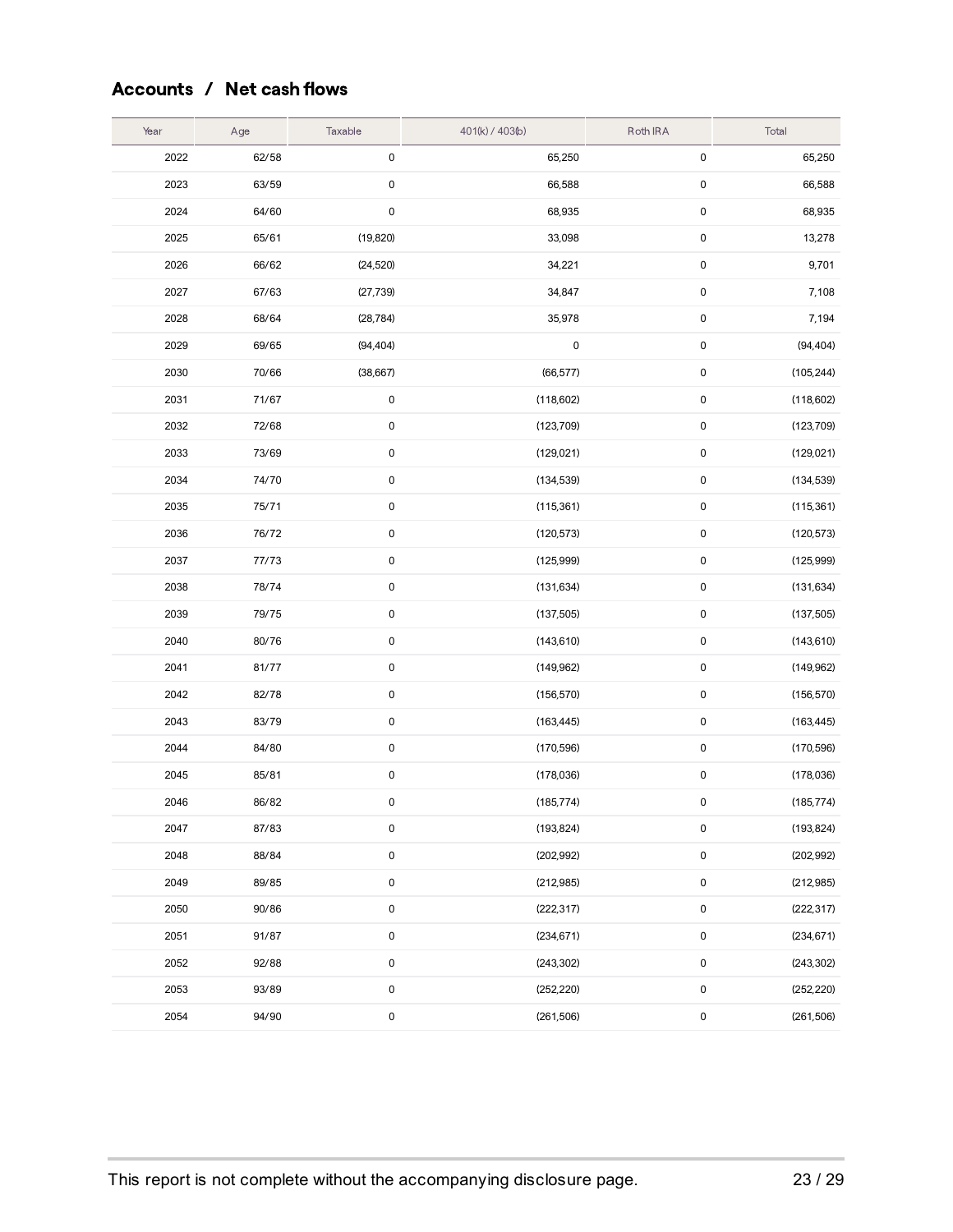# Summary of User Input

Your financial plan is based on the following information:

#### Family

| <b>Name</b> | Date of Birth | <b>Planning</b><br>Horizon | Relationship |
|-------------|---------------|----------------------------|--------------|
| John        | Jan 1, 1960   | 90                         | Client       |
| Jane        | Jan 1, 1964   | 90                         | Co-client    |

#### Income

| <b>Name</b>            | Annual<br>Amount          | <b>Starting</b> | <b>Ending</b>     | Annual<br>Increase |
|------------------------|---------------------------|-----------------|-------------------|--------------------|
| John's Salary          | \$250,000                 | Already started | John's retirement | 3%                 |
| Jane's Salary          | \$125,000                 | Already started | Jane's retirement | 3%                 |
| John's Social Security | Estimated<br>using Salary | 65              |                   |                    |
| Jane's Social Security | Estimated<br>using Salary | 65              |                   |                    |

### Savings

| <b>Name</b>   | Annual<br>Amount | <b>Starting</b> | <b>Ending</b>     | Annual<br>Increase |
|---------------|------------------|-----------------|-------------------|--------------------|
| John's 401(k) | Max              | Already started | John's retirement |                    |
| Jane's 401(k) | Max              | Already started | Jane's retirement |                    |

#### Expenses

| <b>Name</b> | <b>Monthly</b><br>Amount | <b>Starting</b> | <b>Ending</b> | Annual<br>Increase |
|-------------|--------------------------|-----------------|---------------|--------------------|
|             |                          |                 |               |                    |

### Retirement Goals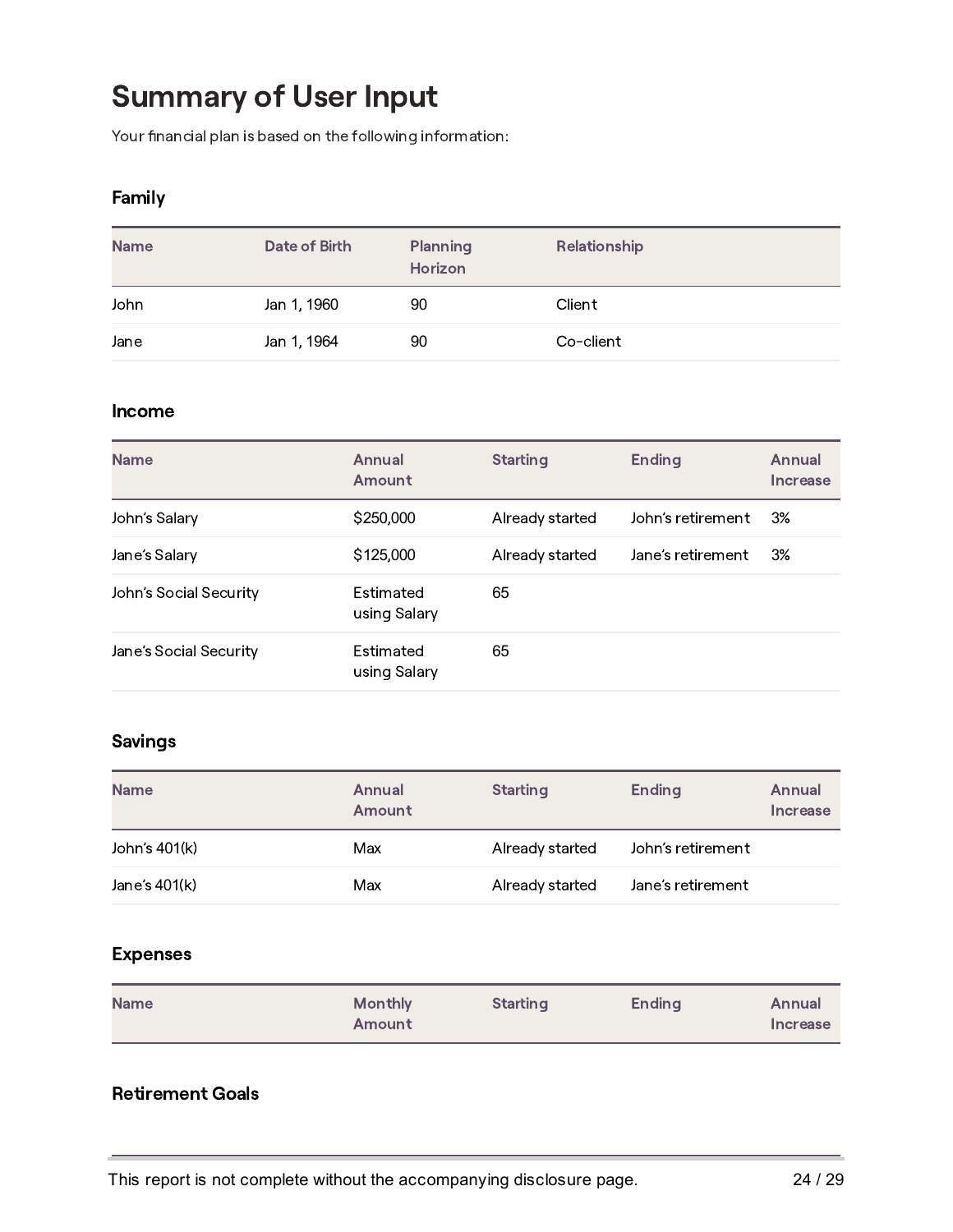| <b>Name</b> | <b>Retirement age</b> | <b>Annual retirement</b><br><b>Health care</b> |
|-------------|-----------------------|------------------------------------------------|
| John        | 65                    | \$5,867                                        |
| Jane        | 65                    | \$5,867                                        |

### Other Goals

| <b>Name</b>                   | Amount   | <b>Starting</b>   | <b>Ending</b>     | <b>Frequency</b> |
|-------------------------------|----------|-------------------|-------------------|------------------|
| Retirement<br>Monthly Expense | \$9,000  | John's Retirement | End of both plans | Every 1 year     |
| Vacation                      | \$12,000 | John's retirement | After 10 yrs      | Every 1 year     |

#### Insurance

| <b>Name</b> | <b>Type</b> | Owner | <b>Benefit</b> |
|-------------|-------------|-------|----------------|
|-------------|-------------|-------|----------------|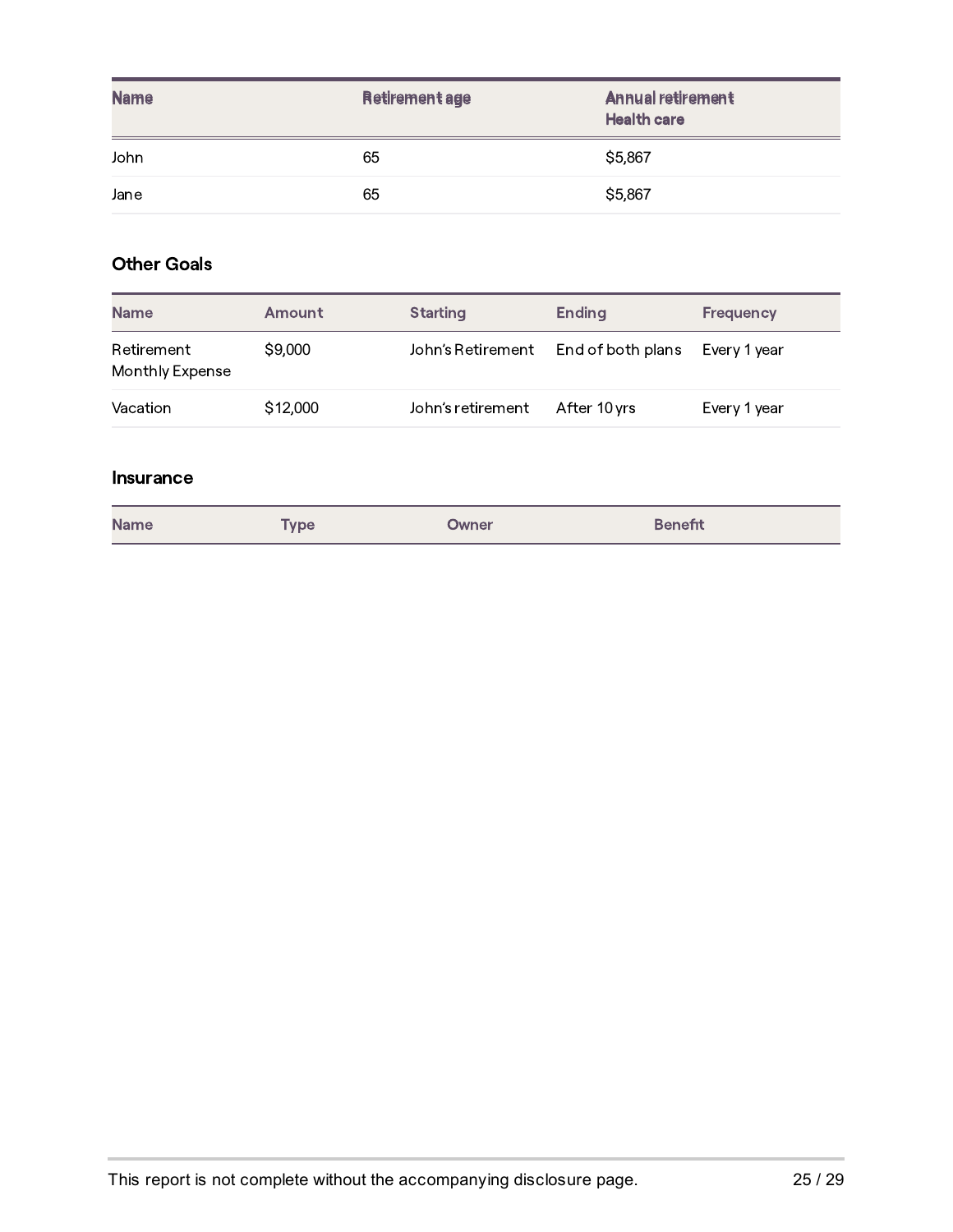## **Disclosure**

- 1. No Warranties. RightCapital makes no warranties, expressed or implied, as to accuracy, completeness, or results obtained from any information on www.rightcapital.com (the "Platform"). The Platform uses simplied assumptions derived and/or obtained from historical data that are used to create assumptions about potential investment returns.
- 2. Advice. RIGHTCAPITAL DOES NOT PROVIDE LEGAL, TAX, ACCOUNTING, INVESTMENT OR FINANCIAL ADVICE. RIGHTCAPITAL DOES NOT PROVIDE RECOMMENDATIONS FOR ANY PRODUCTS OR SECURITIES. Your financial professional may not provide tax or legal advice. The appropriate professionals should be consulted on all legal and accounting matters prior to or in conjunction with implementation of any strategy. Use prospectus for any discussions about securities.
- 3. Data provided by you or your financial professional for your assets, liabilities, goals, accounts, and other assumptions are key inputs for the calculations at RightCapital. The information should be reviewed periodically and updated whenever there is a change in information or circumstances.
- 4. Monte Carlo Simulation methodology. RightCapital generated Monte Carlo simulations calculating the results of your plan by running the projection 1000 times. Some sequences of returns will give you better results, and some will give you worse results. These multiple trials provide a range of possible results. RightCapital considers a trial to be "successful" if at the end of the planning horizon your invested assets are greater than zero. The percentage of trials that were successful is the Probability of Success of your plan, with all its underlying assumptions.
- 5. Asset classes used in Monte Carlo simulation RightCapital uses only a few asset classes. The default return and volatility assumptions of the asset classes are estimated based on the historical return data of indices, which serve as proxies for their respective asset classes. They are not returns of actual investments. The historical return data used to derive returns for all asset classes are:

U.S. Large Growth, U.S Large Value and Other: S&P 500 Total Return Index - 12/1971 - 12/2021 U.S. Mid Cap: Russell Midcap total return index - 12/1995 — 12/2021 Small Cap: Russell 2000 total return index - 12/1980 — 12/2021 International Equities: EAFE Total return (USD return) - 12/1971 — 12/2021 Emerging Markets Equity: MSCI Emerging market index (USD return) - 12/1987 — 12/2021 Real Estate: MSCI US REIT Index - 12/2009 - 12/2021 U.S. Government: Treasury bonds - 12/1999 — 12/2021 Municipal: Bloomberg Barclays Muni Bond Index - 12/1999 — 12/2021 U.S. Corporate and International Bonds: Bloomberg Barclays US Aggregate Bond Index - 12/1999 -12/2021 High Yield: ICE BofA US High Yield Index - 12/1999 — 12/2021 Cash: 3 Month Treasury returns - 12/1999 — 12/2021

Note: The S&P500 Total Return Index is made up of both large cap growth and large cap value stocks. This index return and volatility data is used for both large cap growth and large cap value asset classes in the RightCapital system as it is an appropriate benchmark for both. RightCapital uses the S&P500 total return index as the best proxy for any unclassified assets labeled as 'Other'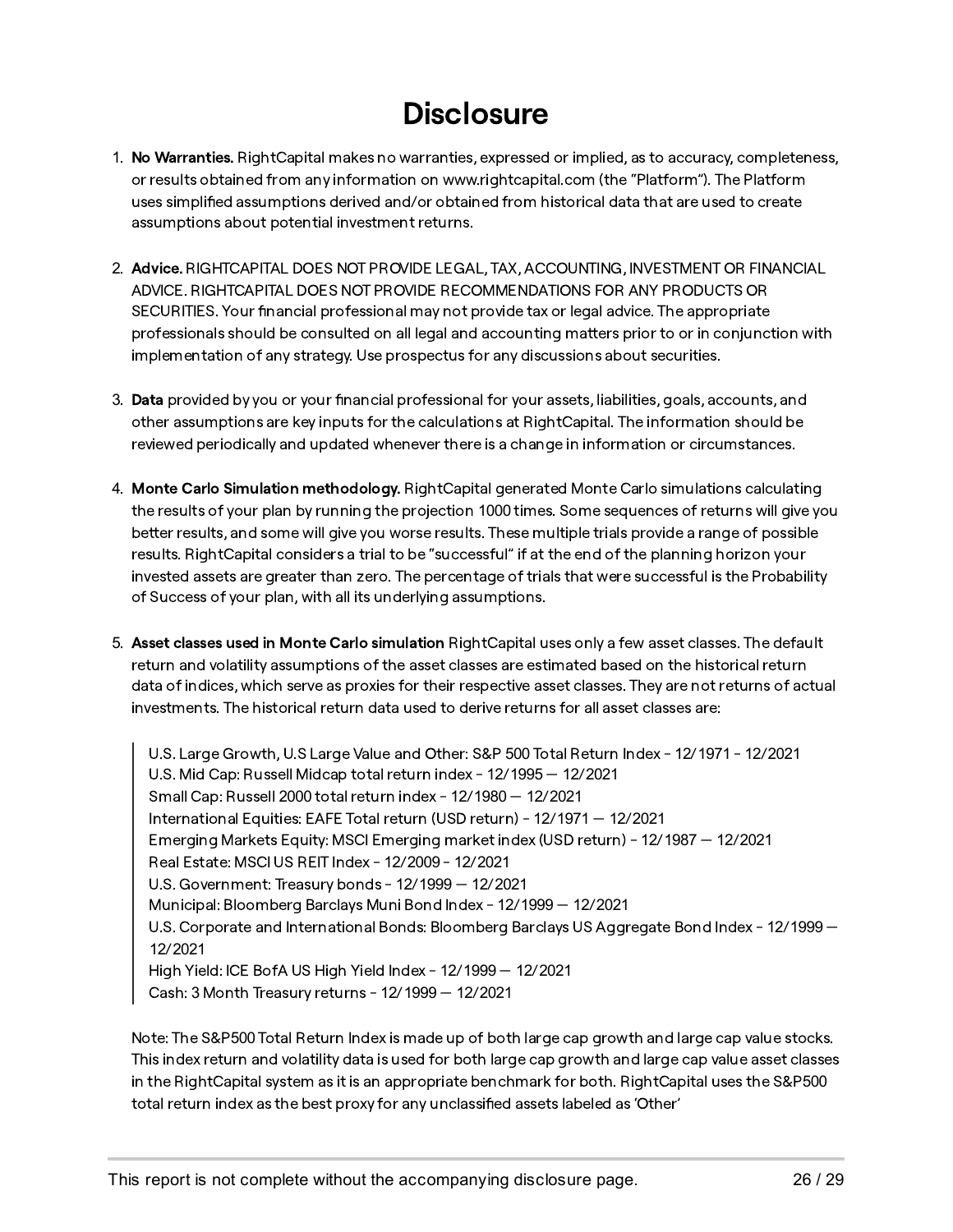#### 6. Return and volatility assumptions used in Monte Carlo simulations

| <b>Asset Class</b>      | <b>Total Return</b> | <b>Volatility</b> |
|-------------------------|---------------------|-------------------|
| Large Growth            | 10.8%               | 16.1%             |
| Large Value             | 10.8%               | 16.1%             |
| Mid Cap                 | 10.85%              | 16.1%             |
| Small Cap               | 10.95%              | 21.9%             |
| International           | 9.22%               | 18.5%             |
| Equities                |                     |                   |
| <b>Emerging Markets</b> | 10.85%              | 27.1%             |
|                         |                     |                   |
| <b>Asset Class</b>      | <b>Total Return</b> | <b>Volatility</b> |

7. Tax and Inflation assumptions used in Monte Carlo simulations Starting federal and state standard deductions, exemptions and the tax brackets used in projections are as of 2022. The following inflation assumptions are used in the projection: General inflation 3%; Education inflation 5%; Tax inflation 2.5%; Social Security inflation 2%; Health inflation: 5%

#### 8. Assumption and calculation limitations of Monte Carlo Simulations

Cash 1.52% 1.9%

Other 6% 16.1%

- 8.1 Your resources and goals may be different from the estimates that you provided: The report is intended to help you in making decisions on your financial future based, in part, on information that you have provided and reviewed including, but not limited to, your age, income, assets, liabilities, anticipated expenses and retirement age. Some of this information may change in unanticipated ways in the future and those changes may make this RightCapital projection less useful.
- 8.2 Inherent limitations in RightCapital financial model results: Investment outcomes in the real world are the results of a near infinite set of variables, few of which can be accurately anticipated. Any financial model, such as RightCapital, can only consider a small subset of the factors that may affect investment outcomes and the ability to accurately anticipate those few factors is limited. For these reasons, investors should understand that the calculations made in this repo are hypothetical, do not reflect actual investment results, and are not guarantees of future results.
- 8.3 Results may vary with each use and over time: The results presented in this report are not predictions of actual results. Actual results may vary to a material degree due to external factors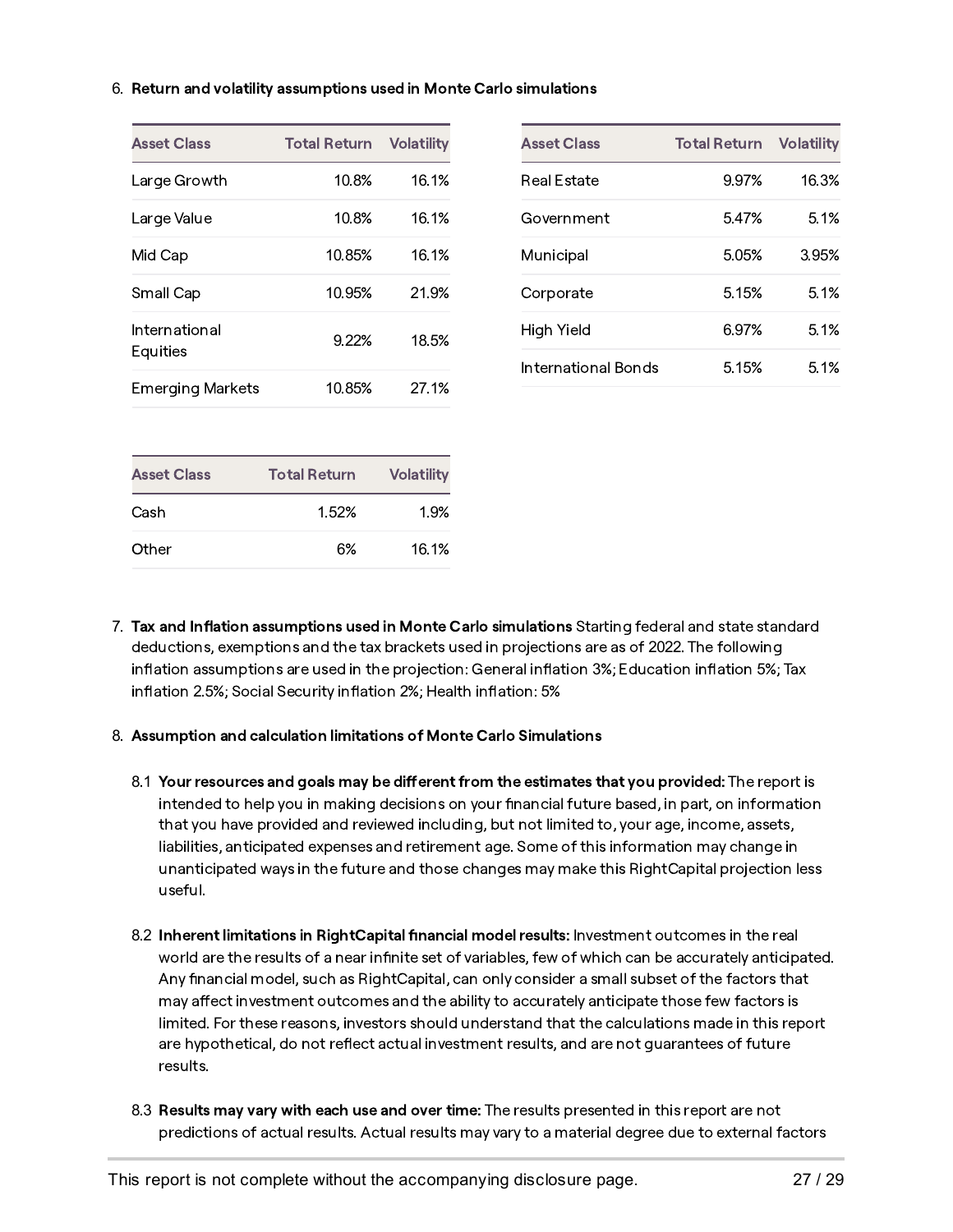beyond the scope and control of this report. As investment returns, inflation, taxes, and other economic conditions vary from the assumptions, your actual results will vary from those presented in RightCapital. Small changes in these inputs and assumptions may have a significant impact on the results.

- 8.4 RightCapital considers investments in only a few Broad Investment Categories: RightCapital utilizes U.S. Large Growth, U.S. Large Value, U.S. Mid Cap, U.S. Small Cap, Real Estate, International Equities, Emerging Markets Equity, U.S. Government, U.S. Corporate, U.S. High Yield, International Bonds and Cash. These broad investment categories are not specific securities, funds, or investment products. The assumed rates of return of these broad categories are based on the returns of indices. These indices do not include fees or operating expenses and are not available for investment. These indices are unmanaged and the returns are shown for illustrative purpose. It important to note that the broad categories that are used are not comprehensive and other investments that are not considered may have characteristics that are similar or superior to the categories that are used in RightCapital.
	- 8.4.1 Investment Risk: Clients and prospective clients should be prepared to bear investment loss including loss of original principal. Clients should assess their tolerance for risk with their financial professional and update when a change in financial status occurs. Investments are subject to many risks depending on the asset class, including but not limited to: Large Growth, Large Value, Mid Cap, Small Cap, Real Estate: Either the stock market as a whole, or the value of an individual company, may go down resulting in a decrease in the value of client investments. Common stocks are susceptible to general stock market fluctuations and to volatile increases and decreases in value as market condence in and perceptions of their issuers change. If you held common stock, or common stock equivalents, of any given issuer, you would generally be exposed to greater risk than if you held preferred stocks and debt obligations of the issuer. Small cap stocks may be subject to risks such as but not limited to volatility, lack of available information and liquidity due to low trading volume. International Equities, Emerging Markets: Foreign investments may carry risks associated with investing outside the United States, such as currency fluctuation, economic or financial instability, lack of timely or reliable financial information or unfavorable political or legal developments. Those risks are increased for investments in emerging markets. Foreign securities can be more volatile than domestic (U.S.) securities. Government, Municipal, Corporate, High Yield, International Bonds: Investments in fixed income are subject to various risks including changes in interest rates, credit quality, inflation risk, market valuations, prepayments, corporate events, tax ramifications and other factors. Investing in securities involves risk of loss. Further, depending on the different types of investments there may be varying degrees of risk.
- 8.5 Insurance, Annuities and other related calculations. RightCapital may include Life insurance, annuity or other products in the calculation. The return or returns of any such life insurance product, annuity or other product, as may be included in the calculation, are hypothetical and shall not be used as proxy, replacement for nor construed as actual performance of the product or to predict or project investment results of those products. Product fees, expenses and detailed features may not be completely included and modeled in the calculation. This report should not be construed as an insurance policy application or pre-qualification.
- 8.6 Fees and expenses: The portfolio returns assume that the portfolio is rebalanced on an annual basis to reflect the target allocation. No portfolio rebalancing costs are deducted from the

This report is not complete without the accompanying disclosure page. 28 / 29